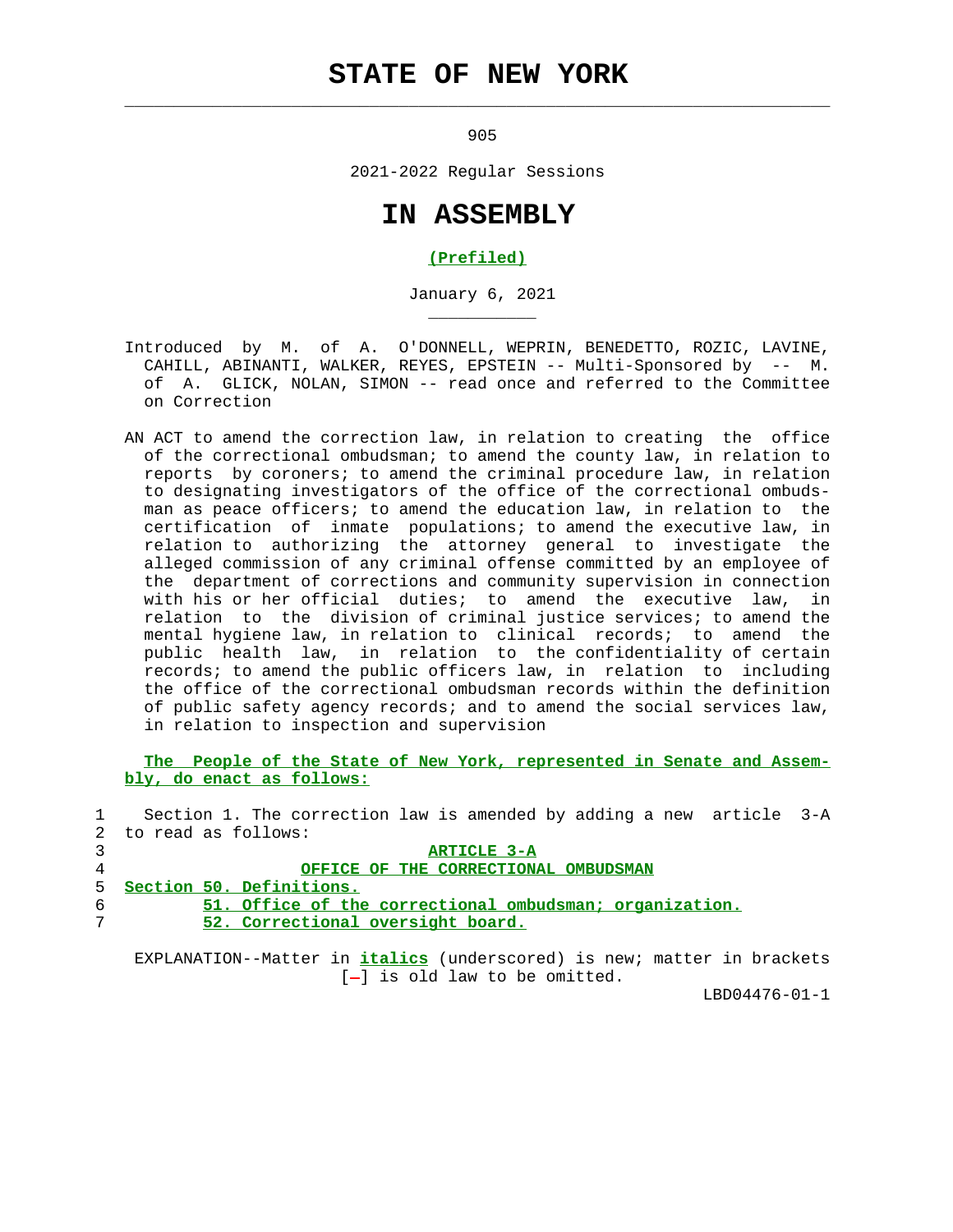| 1              | 53. Powers of the ombudsman.                                                  |
|----------------|-------------------------------------------------------------------------------|
| 2              | 54. Additional functions, powers and duties of the office of the              |
| 3              | ombudsman.                                                                    |
| $\overline{4}$ | 55. Additional duties of the department.                                      |
| 5              | 56. Obstructing an investigation by the correctional ombudsman.               |
| б              | § 50. Definitions. For the purposes of this article, the following            |
| 7              | terms shall have the following meanings:                                      |
| 8              | 1. "Office" refers to the office of the correctional ombudsman.               |
| 9              | 2. "Ombudsman" refers to the commissioner of the office of the correc-        |
| 10             | tional ombudsman.                                                             |
| 11             | § 51. Office of the correctional ombudsman; organization. In order to         |
| 12             | achieve transparency, fairness, impartiality and accountability in our        |
| 13             | state correctional facilities, there shall be an independent office of        |
| 14             | the correctional ombudsman within the executive department. The ombuds-       |
| 15             | man shall report to the correctional oversight board established pursu-       |
| 16             | ant to section fifty-two of this article, provided, however, that admin-      |
| 17             | istrative matters of general application within the executive department      |
| 18             | shall be also applicable to the office.                                       |
| 19             | 1. Following the initial appointment of the members of the correction-        |
| 20             | al oversight board established pursuant to section fifty-two of this          |
| 21             | article, such board shall promptly nominate a full-time ombudsman and         |
| 22             | notify the governor of such nomination. Nothing in this subdivision           |
| 23             | shall prohibit the board from appointing an interim ombudsman if there        |
| 24             | is a vacancy.                                                                 |
| 25             | 2. The governor, within thirty days after receiving written notice of         |
| 26             | any nomination of an ombudsman made pursuant to subdivision one of this       |
| 27             | section, may approve or disapprove such nomination. If the governor           |
| 28             | approves such nomination, or fails to act on such nomination within such      |
| 29             | thirty day period, the nominee shall thereupon commence his or her term       |
| 30             | as ombudsman. If, within such thirty day period, the governor serves          |
| 31             | upon the chair of such board a written notice disapproving such nomi-         |
| 32             | nation, the nominee shall not be authorized to serve as ombudsman             |
| 33             | provided, however, that such board may authorize an interim ombudsman         |
| 34             | appointed pursuant to subdivision one fo this section to serve or             |
| 35             | <u>continue to serve as interim ombudsman until such time as an ombudsman</u> |
| 36             | is approved, or not timely disapproved, by the governor. Following any        |
| 37             | disapproval, the board shall have sixty days to submit another nominee,       |
| 38             | although such period may be extended, upon request of the board, by the       |
| 39             | governor. A person appointed as interim ombudsman may exercise all of         |
| 40             | the powers available to the ombudsman.                                        |
| 41             | 3. The ombudsman may not have worked for the department within the            |
| 42             | last ten years and may not hold any public office or other employment.        |
| 43             | The ombudsman shall serve a six-year term and may only be removed for         |
| 44             | good cause shown, after notice and an opportunity to be heard, by a vote      |
| 45             | of two-thirds or more of the twelve members of the board.                     |
| 46             | § 52. Correctional oversight board. 1. There is hereby created the            |
| 47             | correctional oversight board hereinafter referred to in this section as       |
| 48             | the "board". The purpose of such board shall be to monitor, study and         |
| 49             | make efforts to improve the transparency, fairness, impartiality and          |
| 50             | accountability in state correctional facilities and to appoint the            |
| 51             | ombudsman. No current employee of the department shall be appointed to        |
| 52             | or serve on such board. The board shall consist of twelve members who         |
| 53             | shall be appointed as follows:                                                |
| 54             | (a) one shall be the state inspector general;                                 |
| 55             | (b) two shall be appointed by the governor on the recommendation of           |

**the senate;**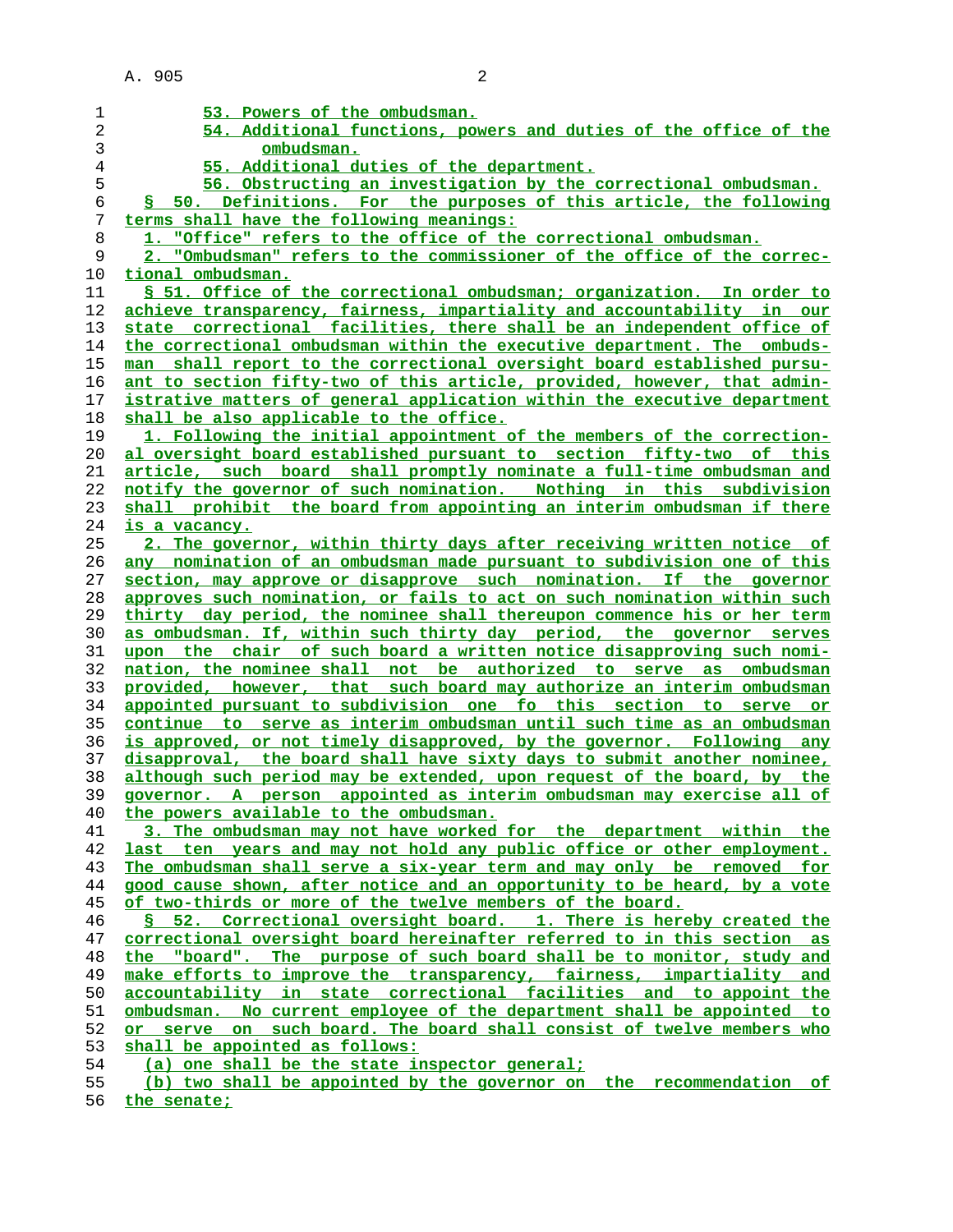| 1        | (c) two shall be appointed by the governor on the recommendation of                                                                      |
|----------|------------------------------------------------------------------------------------------------------------------------------------------|
| 2        | the assembly;                                                                                                                            |
| 3        | (d) two shall be appointed by the governor from a list of at least six                                                                   |
| 4        | nominees submitted by non-profit agencies working in the fields of                                                                       |
| 5        | <u>re-entry or prisoner advocacy;</u>                                                                                                    |
| 6        | (e) one shall be appointed by the governor and shall be a former state                                                                   |
| 7        | inmate;                                                                                                                                  |
| 8        | (f) one shall be appointed by the governor and shall be a former                                                                         |
| 9        | employee of the department who is no longer in state service;                                                                            |
| 10       | (q) one shall be an attorney appointed by the governor from a list of                                                                    |
| 11       | at least four nominees submitted by the state bar association;                                                                           |
| 12       | (h) one shall be a medical professional appointed by the governor; and                                                                   |
| 13       | (i) one shall be a mental health professional who works with the                                                                         |
| 14       | Justice Center for the Protection of People with Special Needs appointed                                                                 |
| 15       | by the governor.                                                                                                                         |
| 16       | 2. All members of the board shall be appointed for terms of three                                                                        |
| 17       | years with such terms to commence on August first, and expire July thir-                                                                 |
| 18       | ty-first, provided, however, that the inspector general shall serve ex                                                                   |
| 19       | officio. Initial appointments must be made within sixty days of the                                                                      |
| 20       | effective date of this subdivision. Any member chosen to fill a vacancy                                                                  |
| 21       | created otherwise than by expiration of term shall be appointed for the                                                                  |
| 22       | unexpired term of the member whom he or she is to succeed. Vacancies                                                                     |
| 23       | caused by expiration of a term or otherwise shall be filled promptly and                                                                 |
| 24       | in the same manner as original appointments. Any member may be reap-                                                                     |
| 25       | pointed for additional terms. A member of the board shall continue in                                                                    |
| 26       | such position upon the expiration of his or her term until such time as                                                                  |
| 27       | he or she is reappointed or his or her successor is appointed, as the                                                                    |
| 28       | case may be.                                                                                                                             |
| 29       | 3. Membership on the board shall not constitute the holding of an                                                                        |
| 30       | office, and members of the board shall not be required to take and file                                                                  |
| 31       | oaths of office before serving on the board. The board shall not have                                                                    |
| 32       | the right to exercise any portion of the sovereign power of the state.                                                                   |
| 33       | 4. The board shall meet at least two times in each year. The first                                                                       |
| 34       | meeting of the board shall be held within thirty days of the appointment                                                                 |
| 35       | of the full board or within sixty days after the effective date of this                                                                  |
| 36       | subdivision, whichever occurs earlier. Special meetings may be called by                                                                 |
| 37       | the chair and shall be called by the chair upon the request of at least                                                                  |
| 38       | five members of the board. The board may establish its own procedures                                                                    |
| 39       | with respect to the conduct of its meetings and other affairs; provided,                                                                 |
| 40       | however, that the quorum and majority provisions of section forty-one of                                                                 |
| 41       | the general construction law shall govern all actions taken by the                                                                       |
| 42<br>43 | board.                                                                                                                                   |
| 44       | 5. The members of the board shall receive no compensation for their<br>services but shall be allowed their actual and necessary expenses |
| 45       | incurred in the performance of their functions hereunder.                                                                                |
| 46       | 6. No member of the board shall be disqualified from holding any                                                                         |
| 47       | public office or employment outside of the department, nor shall he or                                                                   |
| 48       | she forfeit any such office or employment, by reason of his or her                                                                       |
| 49       | appointment pursuant to this section, notwithstanding the provisions of                                                                  |
| 50       | any other general, special or local law, ordinance or city charter.                                                                      |
| 51       | 7. The board shall make recommendations to the ombudsman for the                                                                         |
| 52       | improvement of the department's policies and consult with and advise the                                                                 |
| 53       | office of the correctional ombudsman in carrying out the duties and                                                                      |
| 54       | responsibilities of such office. The ombudsman shall report to the                                                                       |
| 55       | board fully on the activities of the office and shall seek board                                                                         |
| 56       | approval on all major decisions or policy changes, including any stand-                                                                  |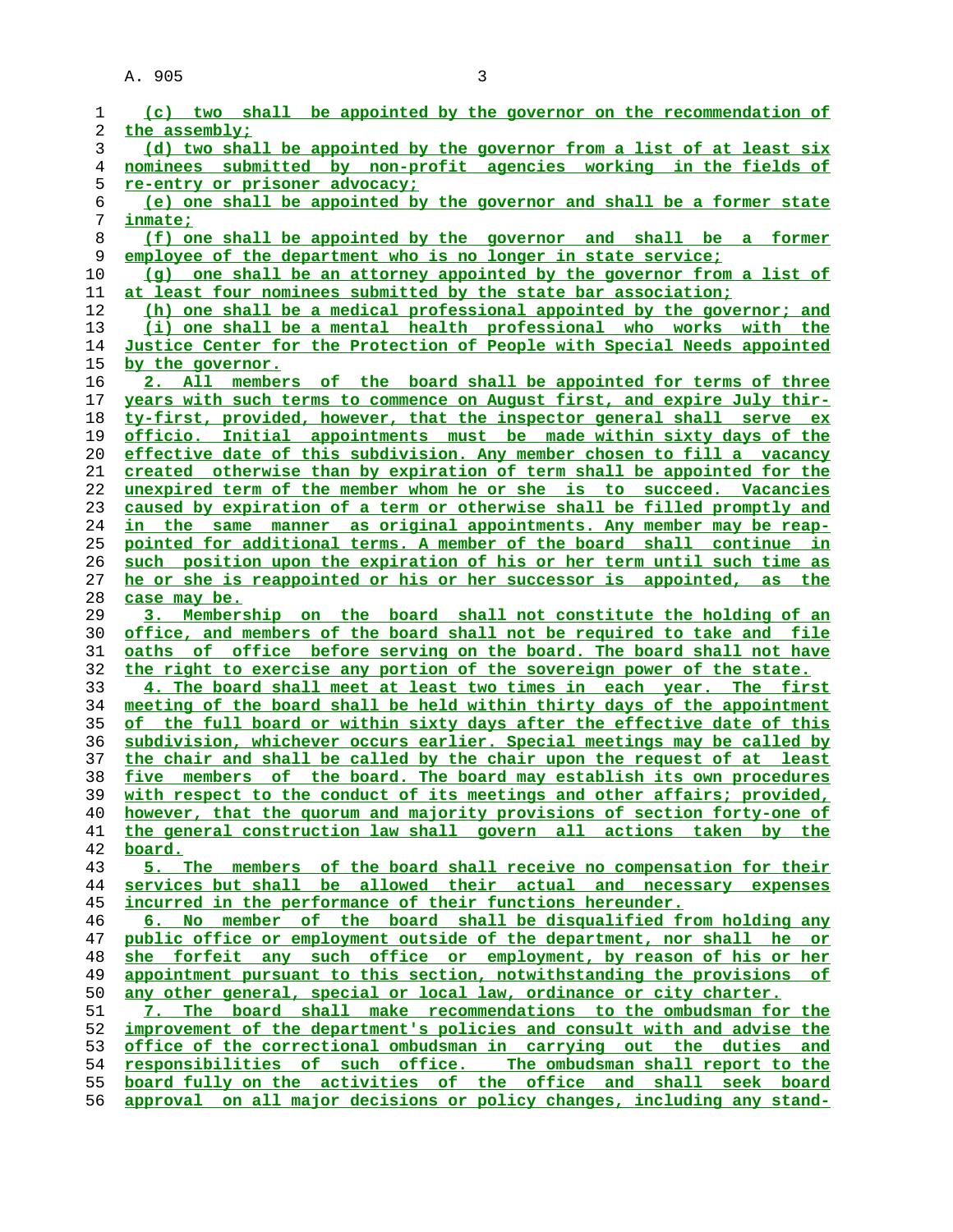| 1              | ards or protocols adopted by the ombudsman for the inspection and moni-  |
|----------------|--------------------------------------------------------------------------|
| 2              | toring of correctional facilities or the resolution of complaints        |
| 3              | received by the office.                                                  |
| $\overline{4}$ | 8. Each member of the board shall tour a correctional facility with      |
| 5              | the ombudsman at least annually.                                         |
| 6              | \$ 53. Powers of the ombudsman. 1. The ombudsman shall have the          |
| 7              | authority to hire and retain counsel to provide confidential advice or   |
| 8              | to represent the ombudsman if the attorney general has a conflict in     |
| 9              | representing the ombudsman in any litigation.                            |
| 10             | 2. The office of the ombudsman shall not be located in the same build-   |
| 11             | ing or buildings as the department but shall be wholly independent of    |
| 12             | the department except that the department shall provide it with office   |
| 13             | space, equipment and furnishings within any department facility as need- |
| 14             | ed to carry out its functions and duties.                                |
| 15             | 3. The ombudsman may appoint such assistants, officers, investigators,   |
| 16             | monitors, employees and consultants as he or she shall determine neces-  |
| 17             | sary, prescribe their duties and powers, provide them with appropriate   |
| 18             | training, fix their compensation and provide for reimbursement of their  |
| 19             | expenses within the amounts appropriated therefor except that the        |
| 20             | ombudsman shall not hire any person known to be directly or indirectly   |
| 21             | involved in an open internal affairs investigation conducted by any      |
| 22             | federal, state or local agency or who is a named defendant in a pending  |
| 23             | federal or state lawsuit or criminal proceeding relating to his or her   |
| 24             | prior work for a state, local or federal correctional or law enforcement |
| 25             | agency. The ombudsman may appoint a representative to carry out any of   |
| 26             | his or her duties under this article except that the ombudsman must      |
| 27             | attend meetings with the correctional oversight board.                   |
| 28             | 4. The ombudsman may create, abolish, transfer and consolidate bureaus   |
| 29             | and other units within the office as he or she may determine necessary   |
| 30             | for the efficient operation of the office, subject to the approval of    |
| 31             | the director of the budget.                                              |
| 32             | 5. The ombudsman may request and shall receive from any department,      |
| 33             | division, bureau, commission or any other agency of the state or poli-   |
| 34             | tical subdivision thereof or any public authority such assistance,       |
| 35             | information and data as will enable the office to carry out its func-    |
| 36             | tions, powers and duties.                                                |
| 37             | 6. The ombudsman shall be responsible for the contemporaneous public     |
| 38             | oversight of internal affairs and the disciplinary process of the        |
| 39             | department of corrections and community supervision. The ombudsman       |
| 40             | shall have discretion to provide oversight of any department investi-    |
| 41             | gation relating to the well-being, treatment, discipline, safety or any  |
| 42             | other matter concerning inmates or persons under community supervision   |
| 43             | as needed, including personnel investigations.                           |
| 44             | 7. The ombudsman may review specific policies, practices, programs and   |
| 45             | procedures of the department that raise a significant correctional issue |
| 46             | relevant to the well-being, treatment, discipline, safety, rehabili-     |
| 47             | tation or any other matter concerning inmates or persons under community |
| 48             | supervision. The ombudsman is authorized to inspect, investigate<br>or   |
| 49             | examine all aspects of the department's operations and conditions,       |
| 50             | including, but not limited to, staff recruitment, training, supervision, |
| 51             | discipline, inmate deaths, medical and mental health care, use of force, |
| 52             | inmate violence, conditions of confinement, inmate disciplinary process, |
| 53             | inmate grievance process, substance-abuse treatment, educational, voca-  |
| 54             | tional and other programming and re-entry planning. During the course of |
| 55             | a review the ombudsman shall identify areas of full and partial compli-  |
| 56             | ance or noncompliance with departmental policies and procedures, specify |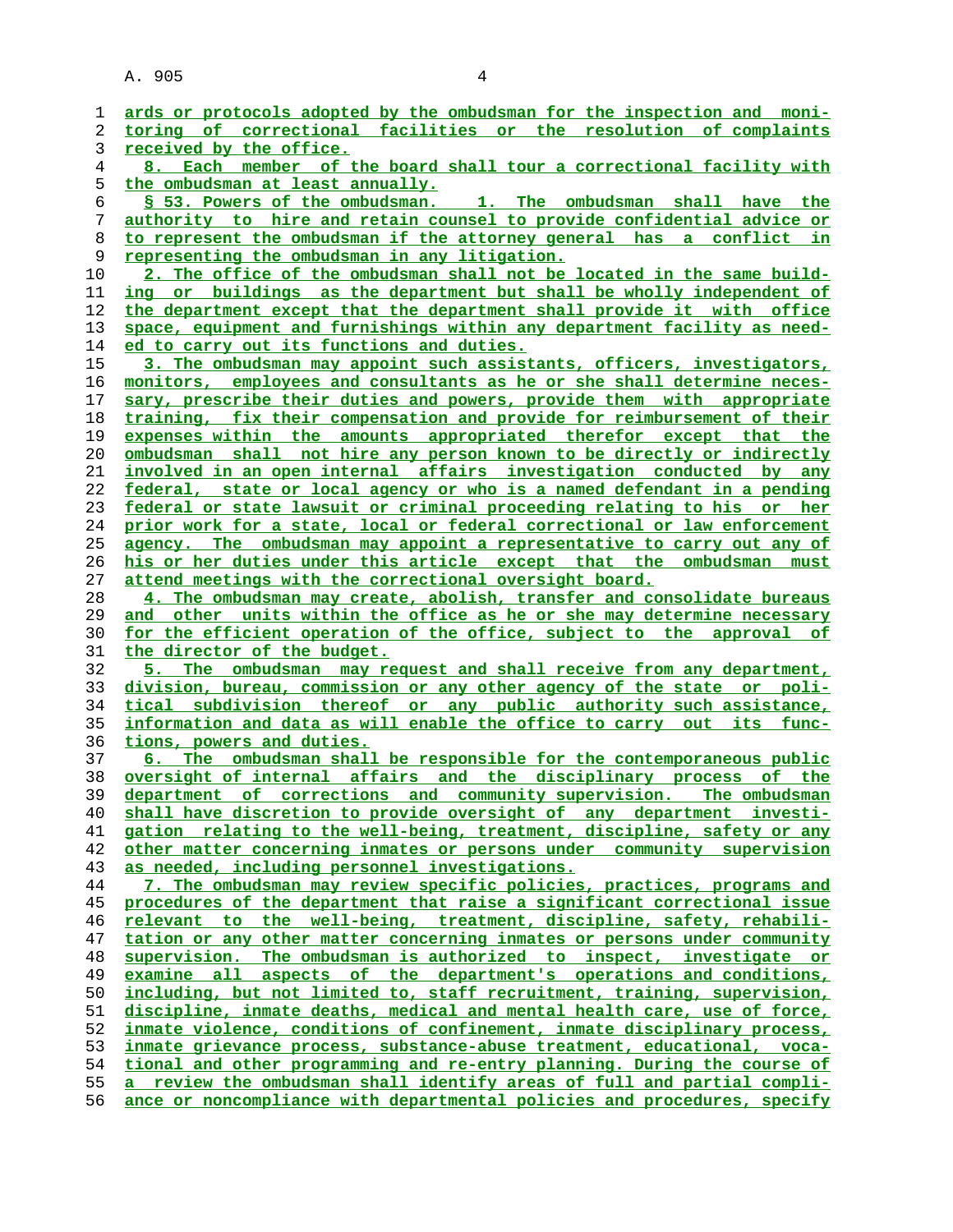**deficiencies in the completion and documentation of processes and recom- mend corrective actions, including, but not limited to, additional training, additional policies or changes in policies, as well as any other findings or recommendations he or she deems appropriate. 8. The ombudsman may place such members of his or her staff as he or she deems appropriate as monitors in any correctional facility which, in the judgment of the ombudsman, presents an imminent danger to the health safety or security of inmates or employees of such correctional facility or the public. 9. The ombudsman shall accept, with the approval of the governor, as agent of the state any grant, including federal grants, or any gift for any of the purposes of this article. Any moneys so received may be expended by the ombudsman to effectuate any purpose of this article, subject to the same limitations as to approval of expenditures and audit as are prescribed for state moneys appropriated for the purposes of this article. 10. The ombudsman may enter into contracts with any person, firm, corporation, municipality, or governmental agency. 11. The ombudsman shall adopt, amend or rescind such rules and regu- lations, in accordance with applicable state law, as may be necessary or convenient to the performance of the functions, powers and duties of the office. 12. The ombudsman shall do all other things necessary or convenient to carry out its functions, powers and duties expressly set forth in this article. 13. When exigent circumstances of unsafe or life threatening situ- ations arise involving inmates, staff, people on community supervision or other individuals, the ombudsman shall notify the governor, the temporary president of the senate and the speaker of the assembly and commence an immediate review of such circumstances. Upon completion of a review, the ombudsman shall prepare a complete written report which shall be disclosed with the underlying materials that the ombudsman deems appropriate to the commissioner, the requesting entity and any appropriate law enforcement agency. 14. (a) The ombudsman shall interview and review all candidates for appointment to serve as the superintendent of any state correctional facility. The commissioner shall submit the names of such candidates to the ombudsman who shall review such candidates' qualifications and employ confidential procedures to evaluate the qualifications of each candidate with regard to his or her ability to discharge the duties of the office to which he or she is being appointed. Within ninety days of the submission of a candidate's name, the ombudsman shall confidentially advise the commissioner as to whether such candidate is well-qualified, qualified or not qualified and the reasons therefore and may report, in confidence, any other information that the ombudsman deems pertinent to the qualification of the candidate. The ombudsman shall establish and adopt rules and procedures regarding the review of candidates for the position of superintendent and for maintaining the confidentiality of any interviews, documents or other information relied upon in his or her review. All such information shall be privileged and not subject to disclosure. (b) If the commissioner appoints a superintendent who the ombudsman found was not qualified, the ombudsman shall make public that finding after due notice to the appointee. Any candidate found to be not quali- fied by the ombudsman shall have the right to withdraw from consider- ation before the ombudsman makes such public finding and in that case**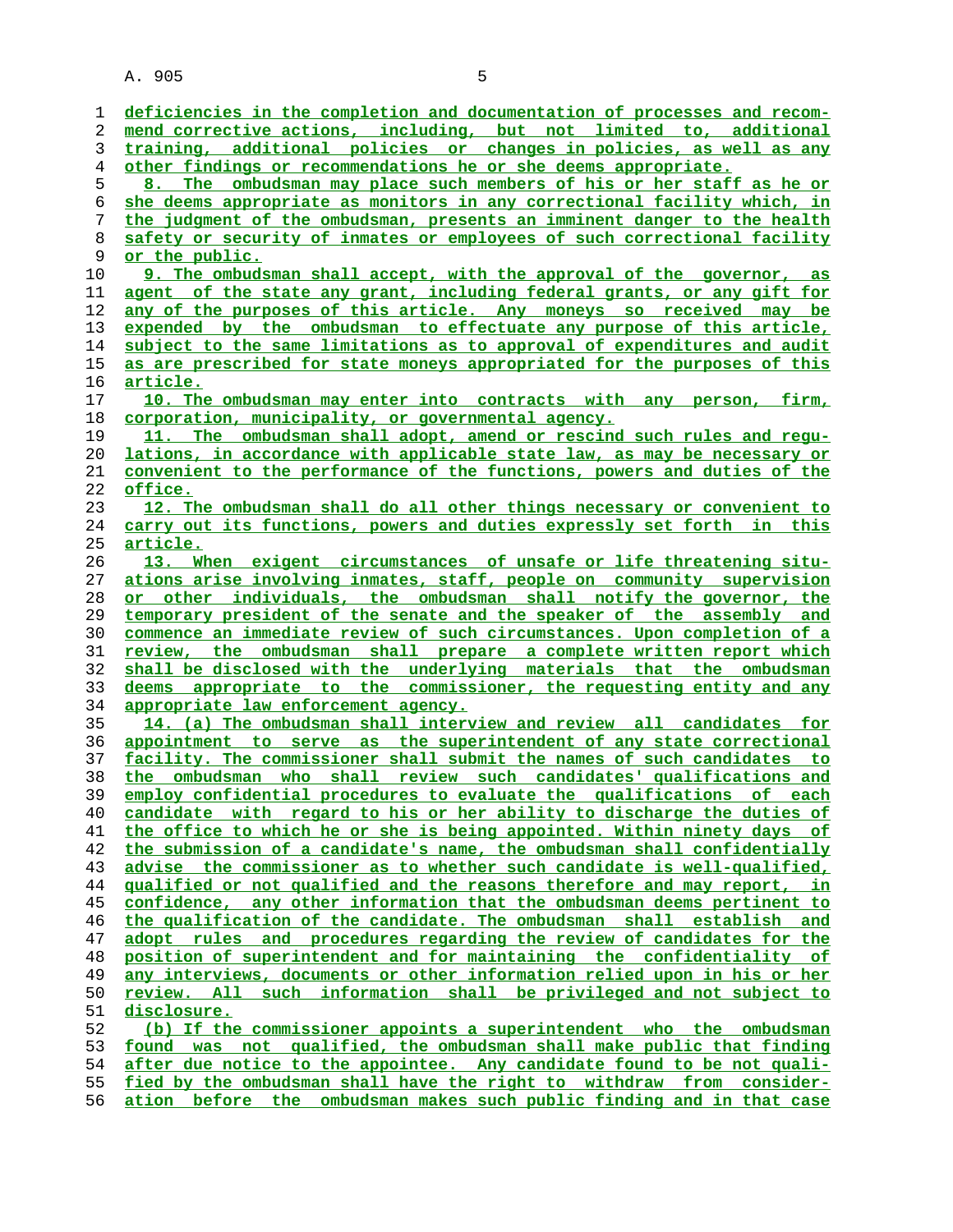**the finding shall not be published. Such notice and public finding shall not constitute a waiver of privilege or breach of confidentiality concerning the ombudsman's review of the appointee's qualifications pursuant to this section. 15. Notwithstanding any law to the contrary, the ombudsman shall periodically, but not less than every three years, conduct inspections of each correctional facility and shall periodically review delivery of medical and mental health care at each correctional facility. The ombudsman shall issue a public report on each correctional facility at least every three years. The ombudsman need not notify the department before commencing such inspection or review. 16. All records, correspondence, videotapes, audiotapes, photographs, notes, electronic communications, books, memoranda, papers or other documents or objects used as evidence to support a completed review or investigation must be retained for three years after a report is issued unless handed over to a law enforcement agency for criminal investi- gation. No such documents or evidence shall be destroyed pending the completion of an investigation or review. Such documents or evidence shall be publicly available unless confidential and not subject to disclosure under the freedom of information law or by court order. 17. Notwithstanding any other provision of the law the ombudsman shall have complete access and authority to examine and reproduce any and all past and current books, accounts, reports, medical and mental health records, vouchers, correspondence files, computer files, computer data bases, documents, video and audio tape recordings, statistics and performance based outcome measures and any and all other past and current records and to examine the bank accounts, money or property of the department. Any state office or agency of a political subdivision of the state or other public entity or employee or officer thereof possessing such records or property shall permit access to, and examina- tion and reproduction thereof, consistent with the provisions of this article, upon the request the ombudsman or his or her designee. Access, examination and reproduction consistent with the provision of this section shall not result in the waiver of any confidentiality or privi- lege regarding any records or property. 18. The ombudsman may require any state employee to be interviewed on a confidential basis. Such employee must comply with the request to be interviewed and must be given time off from his or her employment for the purposes of attending such an interview and may be accompanied by counsel acting on his or her behalf. The ombudsman may also conduct a confidential interview of any inmate or other person upon consent. 19. The ombudsman may enter anywhere on the grounds of any department facility or office for the purposes of observation, inspection and investigation and shall have unfettered access to all areas of the department and any facility at any time. 20. The ombudsman may cause the body of a deceased inmate to undergo such examinations, including an autopsy, as he or she deems necessary to determine the cause of death, irrespective of whether any such examina- tion or autopsy shall have been previously performed. 21. (a) In the exercise of its functions, powers and duties, the ombudsman and any attorney employed by the office is authorized to issue and enforce a subpoena and a subpoena duces tecum, administer oaths and examine persons under oath, in accordance with and pursuant to the civil practice law and rules. A person examined under oath pursuant to this subdivision shall have the right to be accompanied by counsel who shall advise the person of his or her rights subject to reasonable limitations**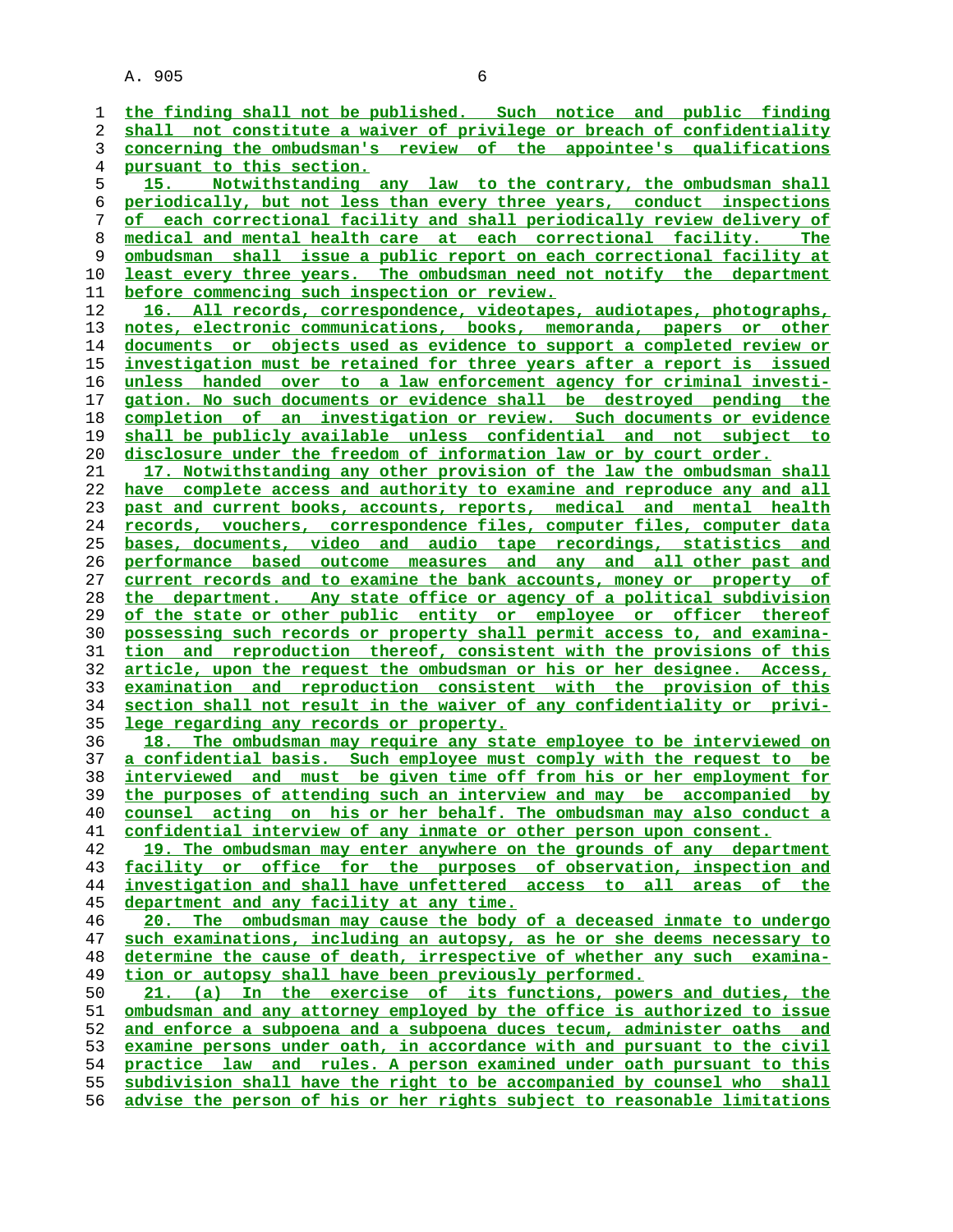**ceration.**

**to prevent obstruction of, or interference with, the orderly conduct of the examination. Notwithstanding any other provision of law, a subpoena may be issued and enforced pursuant to this subdivision for the medical records of an inmate of a correctional facility, regardless of whether such medical records were made during the course of the inmate's incar- (b) In any case where a person in charge or control of a correctional facility or an officer or employee thereof shall fail to comply with the provisions of paragraph (a) of this subdivision, or in any case where a coroner, coroner's physician or medical examiner shall fail to comply**

**with the provisions of subdivision six of section six hundred seventy- seven of the county law, the ombudsman may apply to the supreme court for an order directed to such person requiring compliance therewith. Upon such application the court may issue such order as may be just and a failure to comply with the order of the court shall be a contempt of court and punishable as such.**

**22. The ombudsman shall not be compelled to testify or release records without a court order that are otherwise exempt from public disclosure, including documents pertaining to any investigation that has not been completed or any identifying information, personal papers or correspond- ence with any person who has requested assistance from the office unless that person consents in writing to the release of such information, papers or correspondence.**

#### **23. The ombudsman may hold public hearings.**

**§ 54. Additional functions, powers and duties of the office of the ombudsman. 1. The office may receive communications from any individual who believes he or she may have information that may describe improper governmental activities or wrongdoing within the department. Inmate mail to and from the ombudsman shall be treated in the same manner as legal mail and may not be restricted by the department, the office of mental health or any other entity.**

**(a) The ombudsman shall establish a toll-free telephone number for the purpose of identifying any alleged wrongdoing by an employee of the department. This telephone number shall be posted by the department in clear view of employees, inmates and the public, and inmates shall be permitted to call such number during normal hours for telephone usage or within twenty-four hours of admission to a special housing unit or other unit with restricted telephone access. Telephone calls made to such toll-free number from a correctional facility shall not be recorded by the department and are protected confidential communications. The ombudsman shall also maintain a website with a complaint form that may be filled out online and shall also accept complaints by mail or other means alleging wrongdoing by an employee of the department. When requested, the ombudsman shall initiate a review of any such alleged wrongdoing which may result in an investigation of the alleged wrongdo- ing at the ombudsman's discretion. (b) At the conclusion of an investigation of a complaint, the ombuds-**

**man shall report his or her findings to the complainant and any person designated to receive such findings by the complainant. If the ombudsman does not investigate a complaint, he or she shall notify the complainant and such other person of the decision not to investigate and the reasons for the decision. If the complainant is deceased at the time of the completion of an investigation, the ombudsman shall report his or her findings to the complainant's next of kin when such person is known to**

**the ombudsman or to the department.**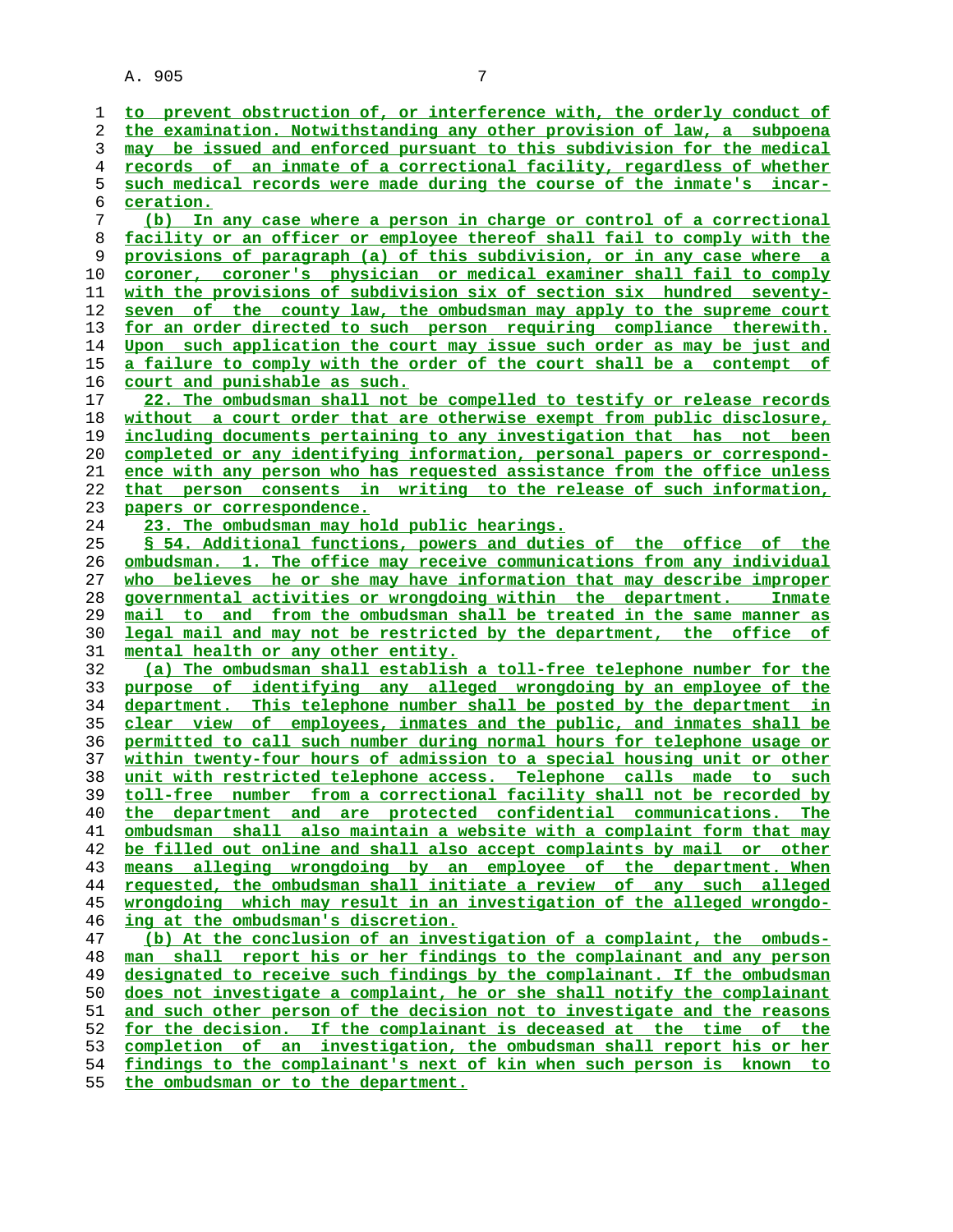| 1              | (c) The ombudsman may act informally to resolve a complaint including           |
|----------------|---------------------------------------------------------------------------------|
| 2              | providing referrals or information to complainants, expediting individ-         |
| 3              | ual matters, mediating or providing other assistance.                           |
| $\overline{4}$ | (d) All identifying information and any personal records or corre-              |
| 5              | spondence from any person who initiated the review of such alleged              |
| 6              | wrongdoing shall be confidential unless the person consents to disclo-          |
| 7              | sure in writing.                                                                |
| 8              | (e) Where the ombudsman believes that an allegation of criminal                 |
| 9              | misconduct has been made by a complainant, he or she shall report such          |
| 10             | allegation to the appropriate law enforcement agency.                           |
| 11             | 2. Upon receiving a complaint of retaliation for complaining to or              |
| 12             | cooperating with the ombudsman, the ombudsman shall commence an inquiry         |
| 13             | into the complaint and conduct a formal investigation. Should the               |
| 14             | <u>ombudsman find that a complaint of retaliation is founded as a result of</u> |
| 15             | an investigation, he or she shall so notify the department and make             |
| 16             | recommendations for corrective action to be taken by the department. The        |
| 17             | ombudsman shall make the results and supporting evidence of its formal          |
| 18             | investigation available to the division of human rights should an               |
| 19             | employee file a retaliation complaint with such agency and consent to           |
| 20             | such disclosure in writing.                                                     |
| 21             | 3. To facilitate oversight, the office shall be immediately notified            |
| 22             | by the department of all unusual and significant incidences including,          |
| 23             | but not limited to, riots or fights involving multiple combatants, use          |
| 24             | of force, inmate deaths, serious physical assaults on employees or              |
| 25             | inmates, work stoppages and escapes and shall be given monthly aggre-           |
| 26             | gated reports of unusual incidents and inmate grievances by the depart-         |
| 27             | Employees of the office shall be permitted to be present in any<br>ment.        |
| 28             | department internal investigation or inquiry. The office shall be               |
| 29             | responsible for reporting such unusual and significant incidents and the        |
| 30             | outcome of its investigations into such incidents to the public no less         |
| 31             | than quarterly.                                                                 |
| 32             | 4. (a) The ombudsman shall annually prepare a public report and summa-          |
| 33             | ry of all investigations and reviews, including a list of significant           |
| 34             | problems discovered by the office, whether or not the recommendations           |
| 35             | made by the office have been implemented, and a list of the office's            |
| 36             | high priorities for the following year. The ombudsman shall submit such         |
| 37             | report to the governor, the temporary president of the senate, and the          |
| 38             | speaker of the assembly by December thirty-first of each year. Such             |
| 39             | report shall be posted in electronic form on the office's public                |
| 40             | The ombudsman shall be authorized to redact portions of such<br>website.        |
| 41             | report in a manner consistent with article six of the public officers           |
| 42             | law or where disclosure is otherwise prohibited by law.                         |
| 43             | (b) Upon review of the cause of death and circumstances surrounding             |
| 44             | the death of any inmate in a correctional facility, the ombudsman shall         |
| 45             | submit its report thereon to the governor, the speaker of the assembly,         |
| 46             | the temporary president of the senate, the chairperson of the assembly          |
| 47             | correction committee, the chairperson of the senate crime and correction        |
| 48             | committee, and the commissioner, and, where appropriate, make recommen-         |
| 49             | dations to prevent the recurrence of such deaths. Such reports shall be         |
| 50             | published on the office's website and shall otherwise be made available         |
| 51             | to the public.                                                                  |
| 52             | (c) The ombudsman shall make an annual report to the governor, the              |
| 53             | speaker of the assembly, the temporary president of the senate, the             |
| 54             | chairperson of the assembly correction committee and the chairperson of         |
| 55             | the senate crime and correction committee on the condition of systems           |
| 56             | for the delivery of medical care to inmates of correctional facilities          |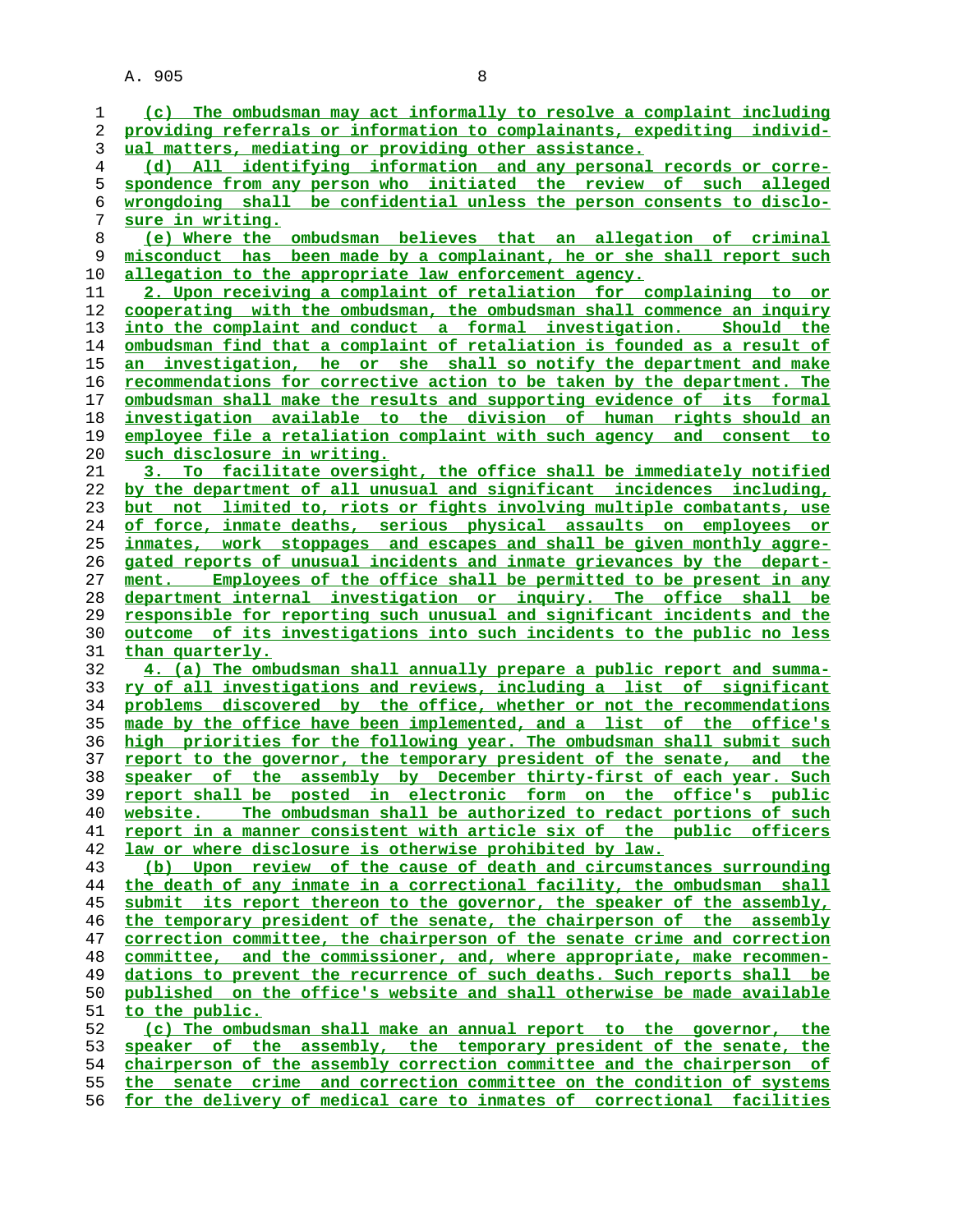| 1  | and, where appropriate, recommend such changes as it shall deem neces-        |
|----|-------------------------------------------------------------------------------|
| 2  | sary and proper to improve the quality and availability of such medical       |
| 3  | care. Such report shall be published on the office's website and shall        |
| 4  | otherwise be made available to the public.                                    |
| 5  | (d) All public reports by the ombudsman shall not disclose information        |
| 6  | where prohibited by law.                                                      |
|    | \$ 55. Additional duties of the department. 1. State employees operat-        |
| 7  |                                                                               |
| 8  | ing within a correctional facility must cooperate fully and promptly          |
| 9  | with the ombudsman.                                                           |
| 10 | 2. The department shall respond in writing to any recommendations made        |
| 11 | by the ombudsman or his or her designee within forty-five days and shall      |
| 12 | state with specificity its reasons for failing to act on any such recom-      |
| 13 | mendation. Such writings shall be made public by the ombudsman except         |
| 14 | that information which would reveal confidential material that may not        |
| 15 | be released pursuant to federal or state law shall be reacted by the          |
| 16 | ombudsman from any such report or recommendation.                             |
| 17 | The commissioner shall immediately report to the ombudsman the<br><u>3. _</u> |
| 18 | death of an inmate of any such facility in such manner and form as the        |
|    |                                                                               |
| 19 | <u>ombudsman shall prescribe and shall provide him or her with an autopsy</u> |
| 20 | report when available.                                                        |
| 21 | S 56. Obstructing an investigation by the correctional ombudsman. A           |
| 22 | person is quilty of obstructing an investigation by the correctional          |
| 23 | ombudsman when, with intent to obstruct or impede an inquiry or investi-      |
| 24 | gation by the correctional ombudsman appointed pursuant to sections           |
| 25 | fifty-three or fifty-four of this article, he or she knowingly destroys       |
| 26 | or knowingly fails to permit access to, examination of, or reproduction       |
| 27 | by the office of such correctional ombudsman, of any book, account, bank      |
| 28 | account information, report, voucher, correspondence or correspondence        |
|    |                                                                               |
|    |                                                                               |
| 29 | file, computer file, computer data base, document, video or audio             |
| 30 | recording, statistic or performance based outcome measure, money, prop-       |
| 31 | erty or any other record of the department of corrections and community       |
| 32 | supervision lawfully requested by such correctional ombudsman.                |
| 33 | Obstructing an investigation by the correctional ombudsman is a class A       |
| 34 | misdemeanor.                                                                  |
| 35 | Section 2 of the correction law is amended by adding two new<br>2.<br>S       |
| 36 | subdivisions 33 and 34 to read as follows:                                    |
| 37 | 33. "Office" means the office of the correctional ombudsman.                  |
| 38 | 34. "Ombudsman" means the commissioner of the office of the<br>correc-        |
| 39 | tional ombudsman.                                                             |
| 40 | 3. Subdivision 3 of section 40 of the correction law, as amended by<br>S.     |
| 41 | section 13 of subpart A of part C of chapter 62 of the laws of 2011, is       |
|    |                                                                               |
| 42 | amended to read as follows:<br>3.                                             |
| 43 | "Correctional facility" means [any institution operated by the                |
| 44 | state department of corrections and community supervision, any local          |
| 45 | correctional facility, or any place, other than a state correctional          |
| 46 | facility operated by the department, used, pursuant to a contract with        |
| 47 | the state or a municipality, for the detention of persons charged with        |
| 48 | or convicted of a crime, or, for the purpose of this article only, a          |
| 49 | secure facility operated by the office of children and family services.       |
| 50 | 4. Paragraph 1 of subdivision (c) of section 42 of the correction<br>S.       |
| 51 | law, as added by chapter 865 of the laws of 1975, is amended to read as       |
| 52 | follows:                                                                      |
| 53 | Advise and assist the commission in developing policies, plans and<br>1.      |
| 54 | programs for improving the commission's performance of its duties<br>and      |
| 55 | for coordinating the efforts of the commission and of correctional offi-      |
| 56 | improve<br>conditions of care, treatment, safety, supervision,<br>cials<br>to |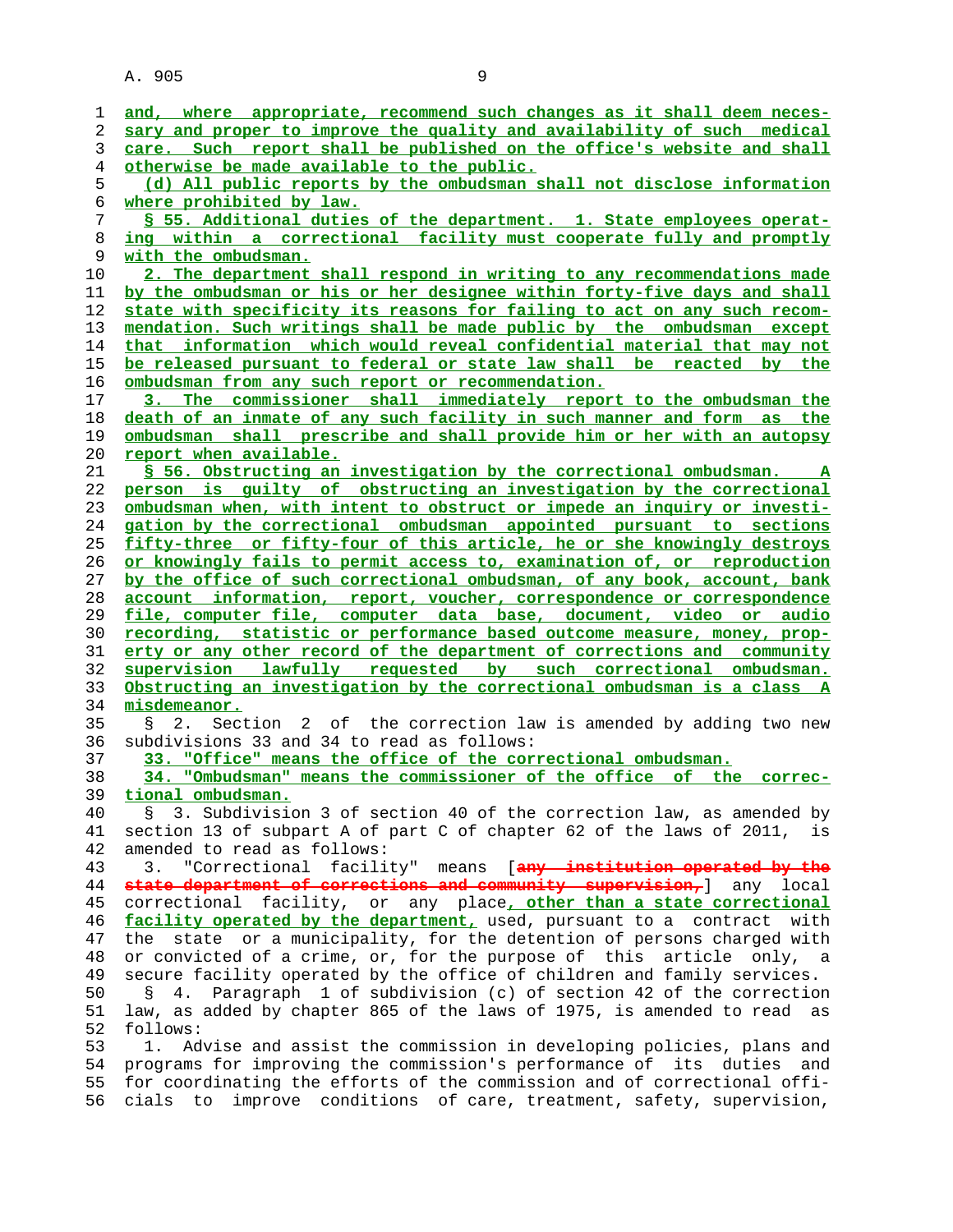1 rehabilitation, recreation, training and education in **local** correctional

 2 facilities; 3 § 5. Subdivisions 1, 2, 3, 4, 6, 8 and 10 of section 45 of the 4 correction law, subdivisions 1 and 2 as added by chapter 865 of the laws 5 of 1975, subdivision 3 as amended by section 1, subdivisions 6 and 10 as 6 amended by section 7 of part Q of chapter 56 of the laws of 2009, subdi- 7 vision 4 as amended by section 15 of subpart A of part C of chapter 62 8 of the laws of 2011, subdivision 8 as amended by section 2 of part D of 9 chapter 63 of the laws of 2005, paragraph (b) of subdivision 8 as 10 amended by section 4 of part H of chapter 56 of the laws of 2009, are 11 amended to read as follows: 12 1. Advise and assist the governor in developing policies, plans and 13 programs for improving the administration of **local** correctional facili- 14 ties and the delivery of services therein. 15 2. Make recommendations to administrators of **local** correctional facil- 16 ities for improving the administration of such correctional facilities 17 and the delivery of services therein. 18 3. Except in circumstances involving health, safety or alleged 19 violations of established standards of the commission, visit, and 20 inspect **local** correctional facilities consistent with a schedule deter- 21 mined by the chairman of the commission, taking into consideration 22 available resources, workload and staffing, and appraise the management 23 of such correctional facilities with specific attention to matters such 24 as safety, security, health of inmates, sanitary conditions, rehabilita- 25 tive programs, disturbance and fire prevention and control preparedness, 26 and adherence to laws and regulations governing the rights of inmates. 27 4. Establish procedures to assure effective investigation of griev- 28 ances of, and conditions affecting, inmates of local correctional facil- 29 ities. Such procedures shall include but not be limited to receipt of 30 written complaints, interviews of persons, and on-site monitoring of 31 conditions. [**In addition, the commission shall establish procedures for** 32 **the speedy and impartial review of grievances referred to it by the** 33 **commissioner of the department of corrections and community super-** 34 **vision.**] 35 6. Promulgate rules and regulations establishing minimum standards for 36 the review of the construction or improvement of **local** correctional 37 facilities and the care, custody, correction, treatment, supervision, 38 discipline, and other correctional programs for all persons confined in 39 **such** correctional facilities. Such rules and regulations shall be 40 forwarded to the governor, the temporary president of the senate and the 41 speaker of the assembly no later than January first, nineteen hundred 42 seventy-six and annually thereafter. 43 8. [**(a)**] Close any **local** correctional facility which is unsafe, unsan- 44 itary or inadequate to provide for the separation and classification of 45 prisoners required by law or which has not adhered to or complied with 46 the rules or regulations promulgated with respect to any such facility 47 by the commission pursuant to the provisions of subdivision six of this 48 section; provided, however, that before such facility may be closed due 49 to conditions which are unsafe, unsanitary or inadequate to provide for 50 the separation and classification of prisoners, the commission shall 51 cause a citation to be mailed to the appropriate municipal or other 52 official at least ten days before the return day thereof directing the 53 responsible authorities designated to appear before such commission at 54 the time and place set forth in the citation, and show cause why such 55 correctional facility should not be closed. After a hearing thereon or 56 upon the failure to appear, such commission is empowered to order such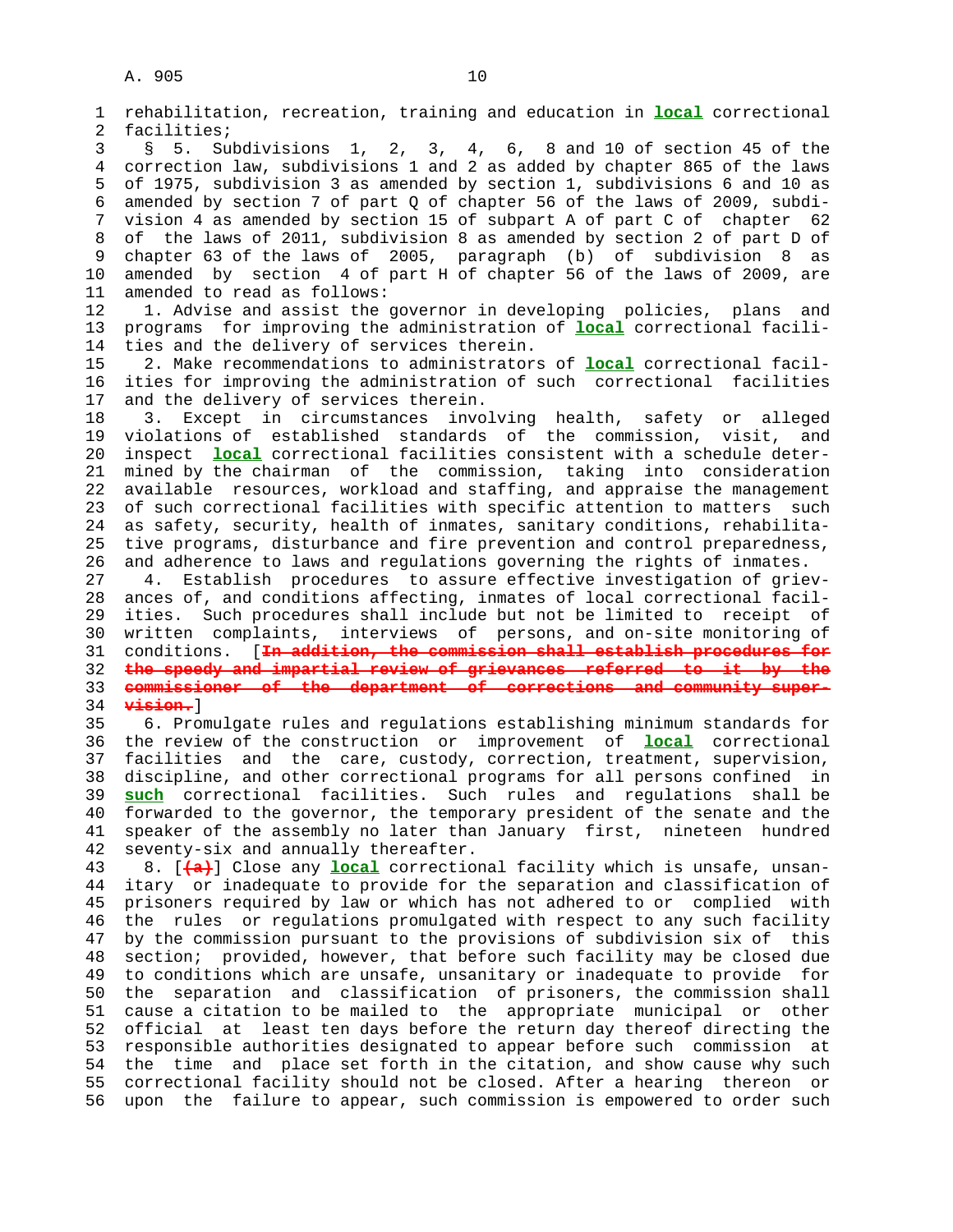1 facility designated in the citation closed within twenty days, during 2 which time the respondent authority may review such order in the manner 3 provided in article seventy-eight of the civil practice law and rules, 4 in the supreme court. Fifteen days after the order to close has been 5 served by a registered letter upon the appropriate official if no court 6 review has been taken, and fifteen days after the order of such commis- 7 sion has been confirmed by the court, in case of court review, such 8 facility designated in the order shall be closed, and it shall be unlaw- 9 ful to confine or detain any person therein and any officer confining or 10 detaining any person therein shall be guilty of a class A misdemeanor.

 11 [**(b) Before a correctional facility as defined in subdivision four of section two of this chapter, may be closed for a reason other than those set forth in paragraph (a) of this subdivision, the provisions of section seventy-nine-a of this chapter shall be adhered to.**]

 15 10. Approve or reject plans and specifications for the construction or 16 improvement of **local** correctional facilities that directly affect the 17 health of inmates and staff, safety, or security.

 18 § 6. Section 46 of the correction law, as added by chapter 865 of the 19 laws of 1975, subdivisions 1 and 2 as amended by chapter 232 of the laws 20 of 2012, and subdivision 3 as amended by chapter 490 of the laws of 21 2015, is amended to read as follows:

 22 § 46. Additional functions, powers and duties of the commission. 1. 23 The commission, any member or any employee designated by the commission 24 must be granted access at any and all times to any **local** correctional 25 facility or part thereof and to all books, records, inmate medical 26 records and data pertaining to any correctional facility deemed neces- 27 sary for carrying out the commission's functions, powers and duties. The 28 commission, any member or any employee designated by the chairman may 29 require from the officers or employees of [**a**] **such** correctional facility 30 any information deemed necessary for the purpose of carrying out the 31 commission's functions, powers and duties.

 32 2. In the exercise of its functions, powers and duties, the commis- 33 sion, any member, and any attorney employed by the commission is author- 34 ized to issue and enforce a subpoena and a subpoena duces tecum, admin- 35 ister oaths and examine persons under oath, in accordance with and 36 pursuant to civil practice law and rules. A person examined under oath 37 pursuant to this subdivision shall have the right to be accompanied by 38 counsel who shall advise the person of their rights subject to reason- 39 able limitations to prevent obstruction of, or interference with, the 40 orderly conduct of the examination. Notwithstanding any other provision 41 of law, a subpoena may be issued and enforced pursuant to this subdivi- 42 sion for the medical records of an inmate of a correctional facility, 43 regardless of whether such medical records were made during the course 44 of the inmate's incarceration.

 45 3. In any case where a person in charge or control of a **local** correc- 46 tional facility or an officer or employee thereof shall fail to comply 47 with the provisions of subdivision one, or in any case where a coroner, 48 coroner's physician or medical examiner shall fail to comply with the 49 provisions of subdivision six of section six hundred seventy-seven of 50 the county law, the commission may apply to the supreme court for an 51 order directed to such person requiring compliance therewith. Upon such 52 application the court may issue such order as may be just and a failure 53 to comply with the order of the court shall be a contempt of court and 54 punishable as such.

 55 4. In any case where any rule or regulation promulgated by the commis- 56 sion pursuant to subdivision six of section forty-five **of this article**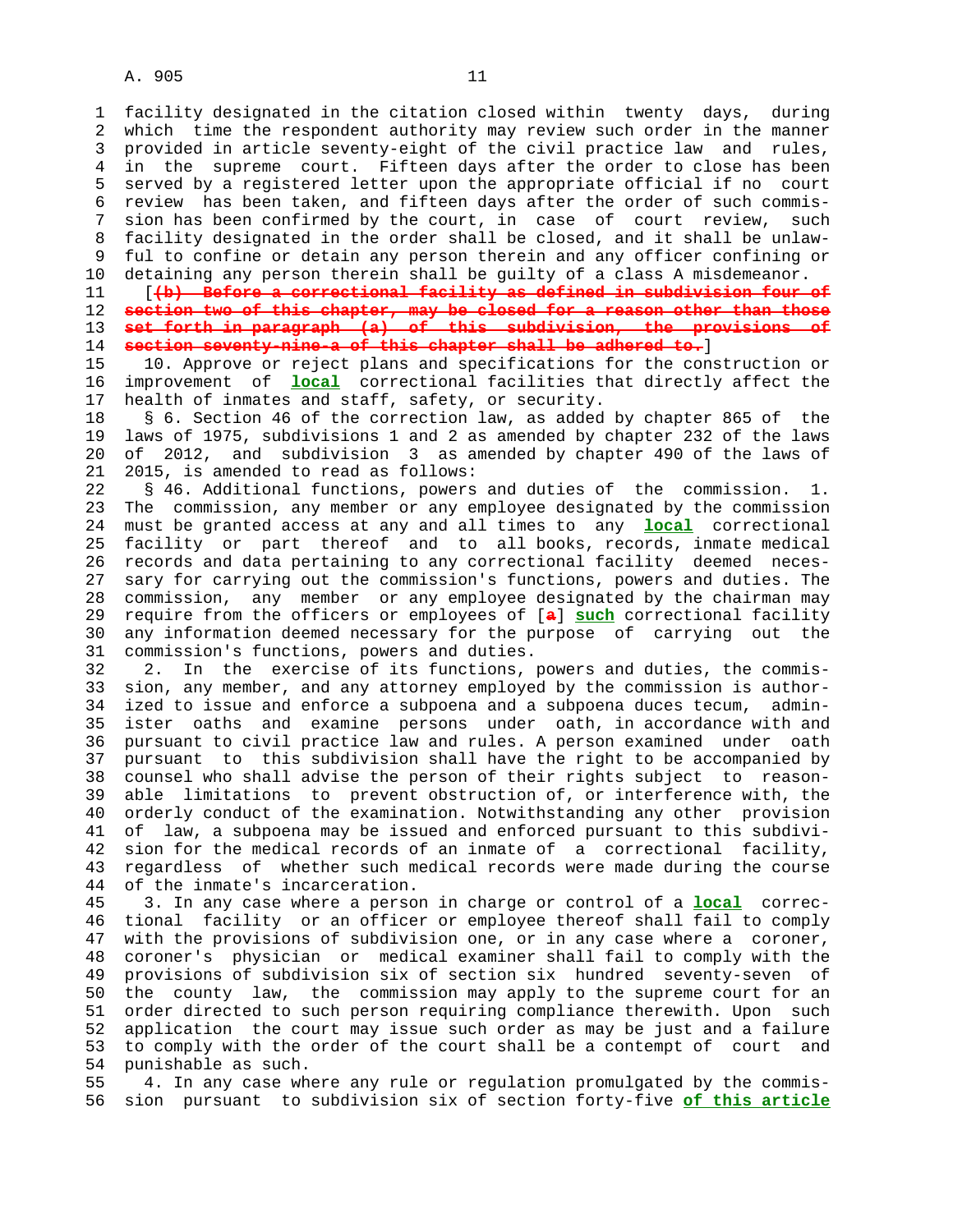1 or the laws relating to the construction, management and affairs of 2 [**any**] **a local** correctional facility or the care, treatment and disci- 3 pline of its inmates, are being or are about to be violated, the commis- 4 sion shall notify the person in charge or control of the facility of 5 such violation, recommend remedial action, and direct such person to 6 comply with the rule, regulation or law, as the case may be. Upon the 7 failure of such person to comply with the rule, regulation or law the 8 commission may apply to the supreme court for an order directed to such 9 person requiring compliance with such rule, regulation or law. Upon such 10 application the court may issue such order as may be just and a failure 11 to comply with the order of the court shall be a contempt of court and 12 punishable as such. punishable as such.

 13 § 7. Section 47 of the correction law, as added by chapter 865 of the 14 laws of 1975, paragraph (d) of subdivision 1 as amended by chapter 80 of 15 the laws of 2020, paragraph (e) of subdivision 1 as amended by chapter 16 447 of the laws of 2016, subdivision 2 as amended by chapter 491 of the 17 laws of 1987, is amended to read as follows:

 18 § 47. Functions, powers and duties of the board. 1. The board shall 19 have the following functions, powers and duties:

 20 (a) Investigate and review the cause and circumstances surrounding the 21 death of any inmate of a **local** correctional facility.

 22 (b) Visit and inspect any **local** correctional facility wherein an 23 inmate has died.

 24 (c) Cause the body of the deceased to undergo such examinations, 25 including an autopsy, as in the opinion of the board, are necessary to 26 determine the cause of death, irrespective of whether any such examina- 27 tion or autopsy shall have previously been performed.

 28 (d) Upon review of the cause of death and circumstances surrounding 29 the death of any inmate **in a local correctional facility**, the board 30 shall submit its report thereon to the commission and to the governor, 31 **the speaker of the assembly, the temporary president of the senate,** the 32 chairman of the assembly committee on correction and the chairman of the 33 senate committee on crime victims, crime and correction and, where 34 appropriate, make recommendations to prevent the recurrence of such<br>35 deaths to the commission and the administrator of the appropriate deaths to the commission and the administrator of the appropriate 36 correctional facility. The report provided to the governor, the chairman 37 of the assembly committee on correction and the chairman of the senate 38 committee on crime victims, crime and correction shall not be redacted 39 except as otherwise required to protect confidential medical records and 40 behavioral health records in accordance with state and federal laws, 41 rules, and regulations.

 42 (e) (i) Investigate and report to the commission on the condition of 43 systems for the delivery of medical care to inmates of **local** correction- 44 al facilities and where appropriate recommend such changes as it shall 45 deem necessary and proper to improve the quality and availability of 46 such medical care.

 47 (ii) The board shall be responsive to inquiries from the next of kin 48 and other person designated as a representative of any inmate whose 49 death takes place during custody in a state correctional facility 50 regarding the circumstances surrounding the death of such inmate. 51 Contact information for the next of kin and designated representative 52 shall be provided by the department to the board from the emergency 53 contact information previously provided by the inmate to the department. 54 2. Every administrator of a **local** correctional facility shall imme- 55 diately report to the board the death of an inmate of any such facility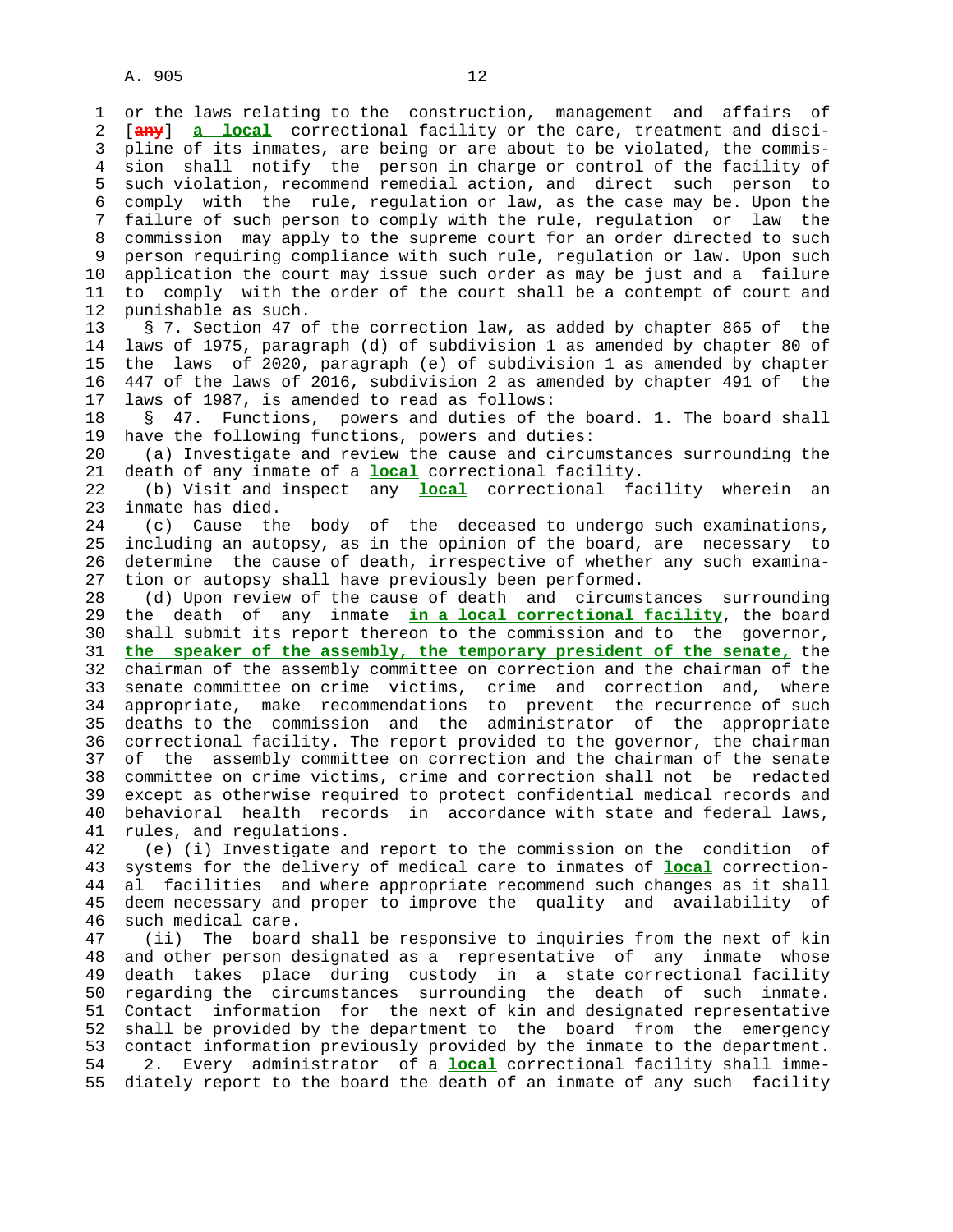1 in such manner and form as the board shall prescribe, together with an 2 autopsy report. 3 § 8. Section 89-a of the correction law, as amended by chapter 409 of 4 the laws of 1991, is amended to read as follows: 5 § 89-a. [**1.**] Management of alternate correctional facilities. **1.** 6 Superintendence, management and control of alternate correctional facil- 7 ities and the eligible inmates housed therein shall be as directed by 8 the commissioner consistent with the following: an alternate correction- 9 al facility shall be operated pursuant to rules and regulations promul- 10 gated for such facilities by the commissioner in consultation with the 11 [**state commission of correction**] **office of the correctional ombudsman** 12 and the provisions of the operation agreement. The commissioner shall 13 operate such facility insofar as practicable in the same manner as a 14 general confinement facility which houses medium security state inmates. 15 Nothing herein, however, shall preclude the commissioner from enhancing 16 staffing or programming to accommodate the particular needs of eligible 17 inmates pursuant to the operation agreement. No inmate shall be housed 18 in any alternate correctional facility until such facility has been 19 established in accordance with the provisions of section eighty-nine of 20 this article. The population in an alternate correctional facility shall 21 not exceed its design capacity of approximately seven hundred eligible 22 inmates except pursuant to variances permitted by law, rule or regu- 23 lation or court order. 24 2. Notwithstanding any other provisions of law, no variance authoriz- 25 ing an alternate correctional facility to exceed its design capacity 26 shall be granted after March fifteenth, nineteen hundred ninety-two 27 unless the mayor of the city of New York submits, together with the 28 variance request, a certificate of emergency demonstrating the need for 29 such variance and that reasonable alternatives to the granting of the 30 variance do not exist, and containing a detailed summary of measures 31 that will be taken to restore compliance with such design capacity. The 32 [**chairman of the state commission of correction**] **commissioner of the** 33 **office of the correctional ombudsman** shall transmit, in a timely manner, 34 notice of such request to the chairmen of the senate crime and 35 correction committee and the assembly correction committee. 36 § 9. Subdivision 1 of section 89-e of the correction law, as amended 37 by section 47 of part A of chapter 56 of the laws of 2010, is amended to 38 read as follows: 39 1. The alternate correctional facility review panel is hereby estab- 40 lished and shall consist of the commissioner, [**the chairman of the state** 41 **commission of correction**] **the commissioner of the office of the correc-** 42 **tional ombudsman**, the chairman of the board of parole, the director of 43 the office of probation and correctional alternatives, the commissioner 44 of correction of the city of New York, the president of the New York 45 State Sheriffs' Association Institute, Inc., and the president of the 46 Correctional Association of New York or their designees. The governor 47 shall appoint a chairman and vice-chairman from among the members. 48 § 10. Section 89-f of the correction law, as added by chapter 549 of 49 the laws of 1987, is amended to read as follows: 50 § 89-f. Oversight. The [**state commission of correction**] **office of the** 51 **correctional ombudsman** shall exercise the same powers and duties

 52 concerning each alternate correctional facility as the [**commission**] 53 **office** is required to exercise concerning a New York state correctional 54 facility. The [**commission**] **office** shall prepare an annual report on each 55 alternate correctional facility which shall evaluate and assess the 56 department's compliance with all rules and regulations applicable to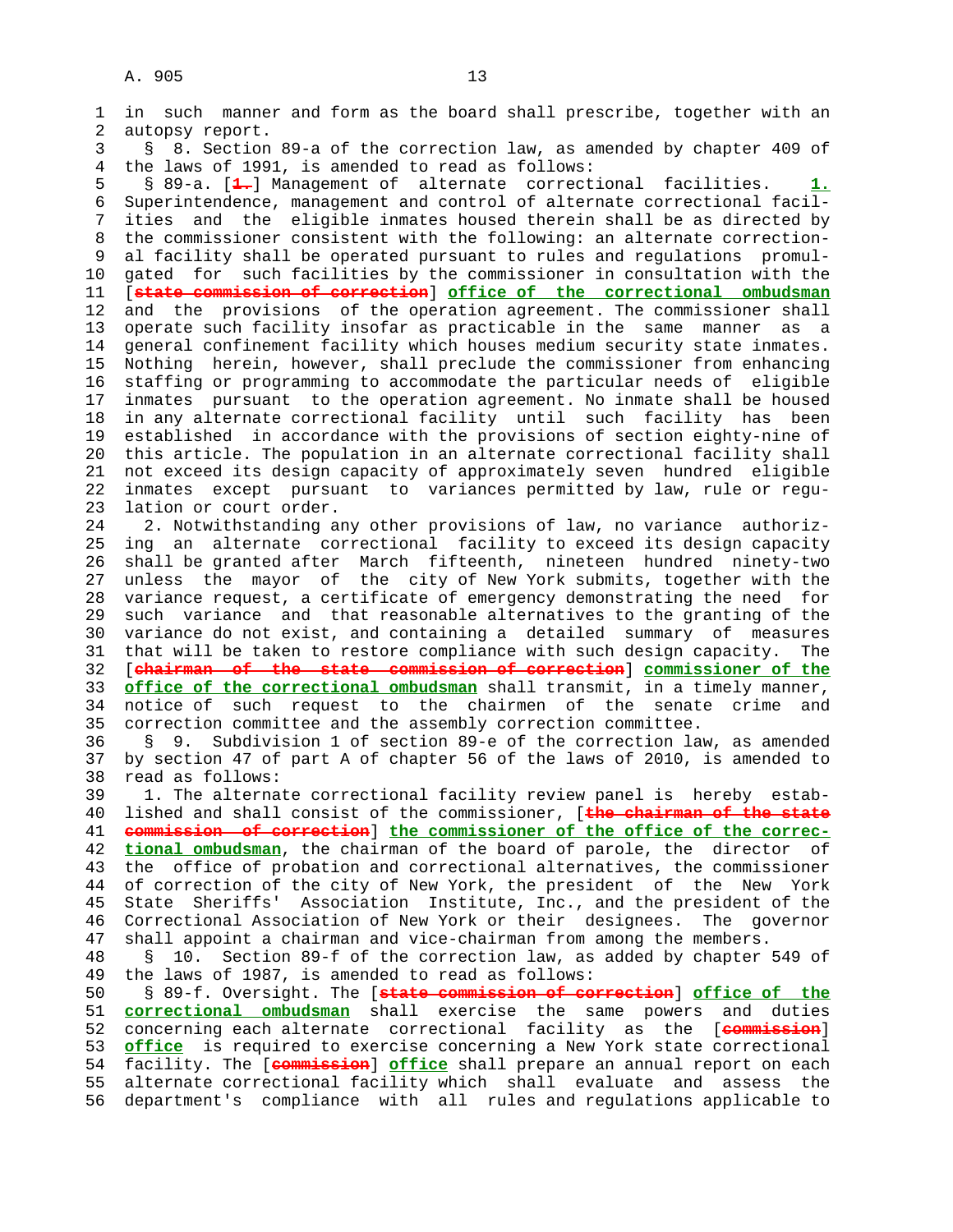1 that facility and the operation agreement and which shall include an 2 analysis of the frequency and severity of all unusual incidents and 3 assaults occurring in that facility. The annual reports shall be filed 4 with the governor, the mayor of the city of New York, the chairman of 5 the senate crime and correction committee, and the chairman of the 6 assembly committee on correction no later than the first day of June of 7 each year.

8 § 11. Subdivision 1 of section 112 of the correction law, as amended<br>9 by section 19 of subpart A of part C of chapter 62 of the laws of 2011, 9 by section 19 of subpart A of part C of chapter 62 of the laws of 2011, 10 is amended to read as follows:

 11 1. The commissioner of corrections and community supervision shall 12 have the superintendence, management and control of the correctional 13 facilities in the department and of the inmates confined therein, and of 14 all matters relating to the government, discipline, policing, contracts 15 and fiscal concerns thereof. He or she shall have the power and it shall 16 be his or her duty to inquire into all matters connected with said 17 correctional facilities **and to report any allegations of corruption,** 18 **fraud, criminal activity, conflicts of interest or abuse to the office** 19 **of the correctional ombudsman for investigation, as well as report to** 20 **such office on other correctional issues, including, but not limited to,** 21 **staff recruitment, training, supervision, discipline, inmate deaths,** 22 **medical and mental health care, use of force, inmate violence, condi-** 23 **tions of confinement, inmate disciplinary process, inmate grievance** 24 **process, substance-abuse treatment, educational, vocational and other** 25 **programming and re-entry planning**. He or she shall make such rules and 26 regulations, not in conflict with the statutes of this state, for the 27 government of the officers and other employees of the department 28 assigned to said facilities, and in regard to the duties to be performed 29 by them, and for the government and discipline of each correctional 30 facility, as he or she may deem proper, and shall cause such rules and 31 regulations to be recorded by the superintendent of the facility, and a 32 copy thereof to be furnished to each employee assigned to the facility. 33 He or she shall also prescribe a system of accounts and records to be 34 kept at each correctional facility, which system shall be uniform at all 35 of said facilities, and he or she shall also make rules and regulations 36 for a record of photographs and other means of identifying each inmate 37 received into said facilities. He or she shall appoint and remove, 38 subject to the civil service law and rules, subordinate officers and 39 other employees of the department who are assigned to correctional 40 facilities.

 41 § 12. Subdivision 1 of section 146 of the correction law, as amended 42 by chapter 274 of the laws of 2019, is amended to read as follows:

 43 1. The following persons shall be authorized to visit at pleasure all 44 correctional facilities: The governor and lieutenant-governor, commis- 45 sioner of general services, secretary of state, comptroller and attor- 46 ney-general, members of the commission of correction, **any employee of,** 47 **or person under contract to, the office of the correctional ombudsman,** 48 **members of the correctional oversight board,** members of the legislature 49 and their accompanying staff and any employee of the department as 50 requested by the member of the legislature if the member requests to be 51 so accompanied, provided that such request does not impact upon the 52 department's ability to supervise, manage and control its facilities as 53 determined by the commissioner, judges of the court of appeals, supreme 54 court and county judges, district attorneys and every clergyman or 55 minister, as such terms are defined in section two of the religious 56 corporations law, having charge of a congregation in the county wherein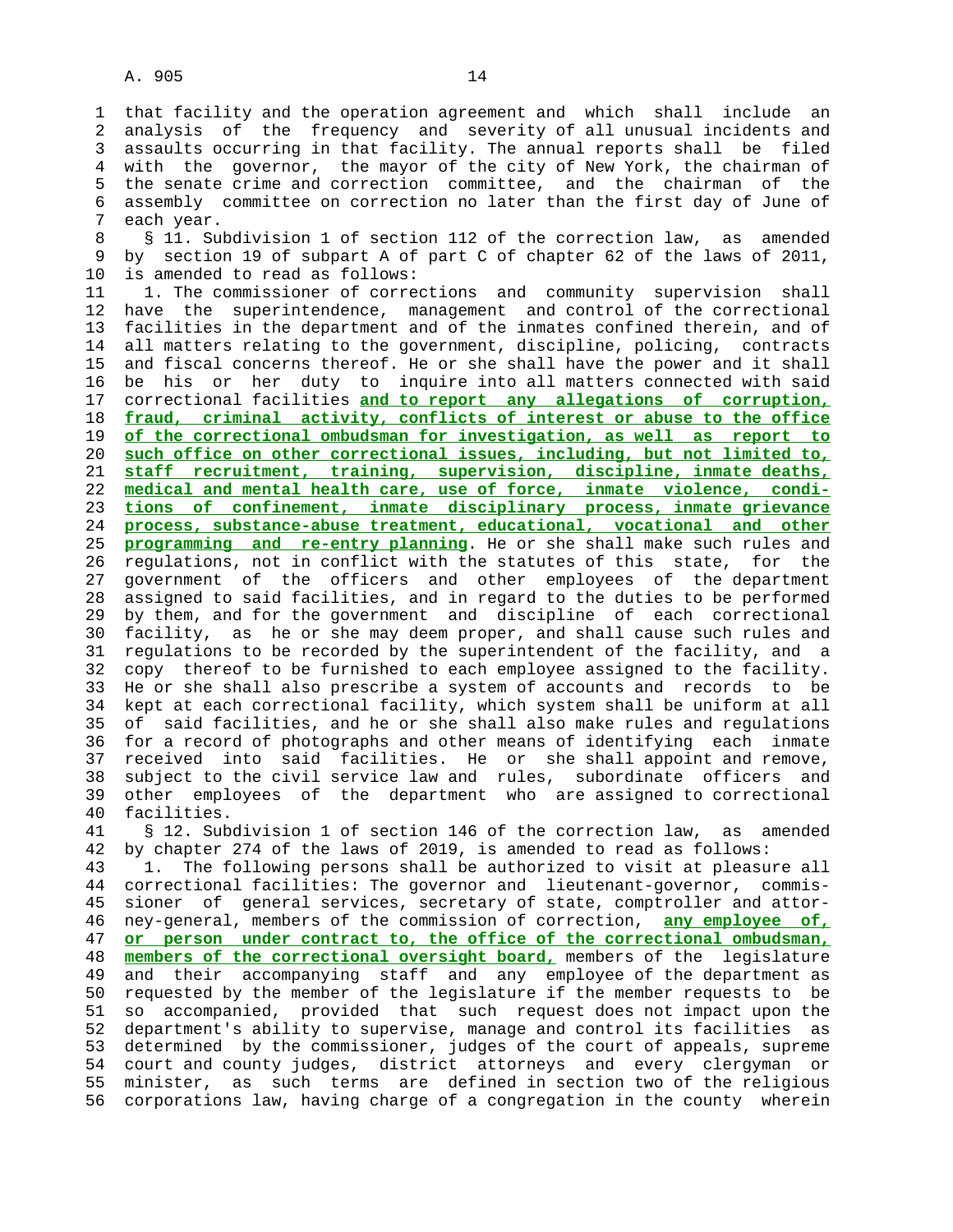1 any such facility is situated. No other person not otherwise authorized 2 by law shall be permitted to enter a correctional facility except by 3 authority of the commissioner of correction under such regulations as 4 the commissioner shall prescribe. 5 § 13. Section 853 of the correction law, as amended by chapter 757 of 6 the laws of 1981, is amended to read as follows: 7 § 853. Reporting and information. To ensure the accurate maintenance 8 and availability of statistics and records with respect to participation<br>9 in temporary release programs, the department shall maintain the followin temporary release programs, the department shall maintain the follow- 10 ing information relative to the operation of temporary release programs: 11 (a) number of inmate participants in each temporary release program; 12 (b) number of inmates participating in temporary release for whom 13 written approval of the commissioner was required pursuant to subdivi- 14 sion two of section eight hundred fifty-one of this chapter; 15 (c) number and type of individual programs approved for each partic- 16 ipant; 17 (d) approved participating employers and educational institutions; 18 (e) number of inmates arrested; 19 (f) inmates involuntarily returned for violations by institution; 20 (g) absconders still at large; 21 (h) number of disciplinary proceedings initiated and the results ther- 22 eof; 23 (i) number of temporary release committee decisions appealed and the 24 results thereof by institution; 25 (j) reports or information made available to the department with 26 respect to the participation of individuals in such programs, including 27 any incidents of absconding or re-arrest. 28 The department shall also forward to the [**state commission of** 29 **correction**] **office of the correctional ombudsman** quarterly reports 30 including, but not limited to, the information identified in subdivi- 31 sions (a), (b), (d), (e), (f) and (q) of this section and such other 32 information requested by the [**commission**] **office** or available to the 33 department with respect to such programs. 34 § 14. Section 854 of the correction law, as added by chapter 691 of 35 the laws of 1977, is amended to read as follows: 36 § 854. Evaluation and recommendation. In recognition of the need for 37 an independent evaluation of, and recommendations with respect to, 38 temporary release, the [**commission of correction**] **office of the correc-** 39 **tional ombudsman** shall evaluate and assess the administration and opera- 40 tion of all temporary release programs conducted pursuant to this arti- 41 cle and shall submit to the governor and the legislature by March first, 42 [**nineteen hundred seventy-eight**] **two thousand twenty-four**, its findings 43 together with any recommendations with respect to the proper operation 44 or the improvement of such temporary release programs. 45 § 15. Section 857 of the correction law, as added by chapter 691 of 46 the laws of 1977, is amended to read as follows: 47 § 857. Complaint and abuse review. Any person may submit to the 48 [**commission of correction**] **office of the correctional ombudsman** any 49 complaint he or she may have concerning programmatic abuses. The 50 [**commission of correction**] **office** shall evaluate such complaints and, 51 where indicated, conduct any needed investigation. If the [**commission**] 52 **office** concludes that a complaint is valid, the [**commission**] **ombudsman** 53 shall make recommendations to the department for corrective action. 54 Where the [**commission**] **office** believes sufficient evidence exists to 55 support a criminal charge, the [**commission**] **office** shall report such 56 evidence to the appropriate law enforcement agencies.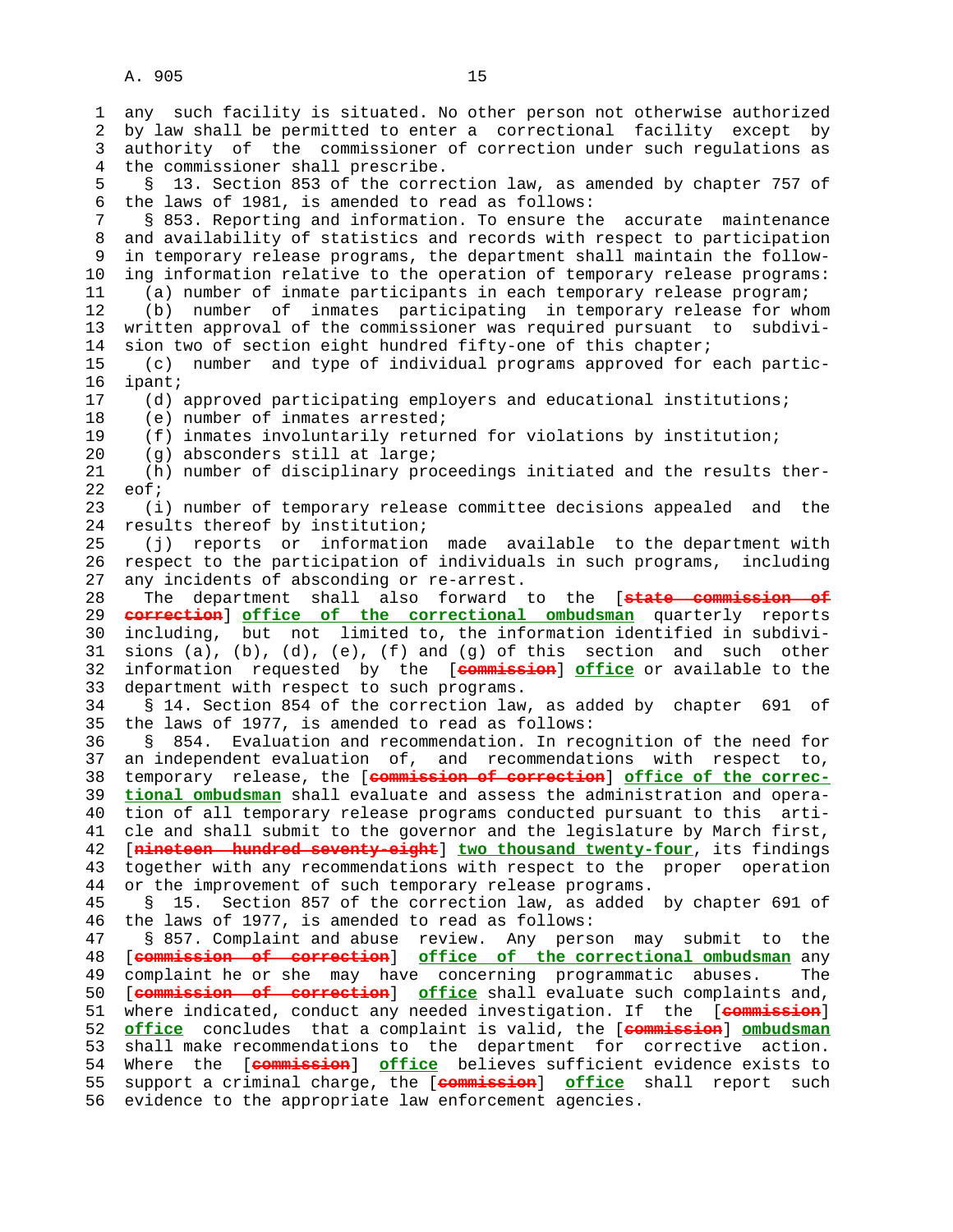1 § 16. Subdivision 6 of section 677 of the county law, as amended by 2 chapter 490 of the laws of 2015, is amended to read as follows:

 3 6. Notwithstanding section six hundred seventy of this article or any 4 other provision of law, the coroner, coroner's physician or medical 5 examiner shall promptly provide the chairman of the correction medical 6 review board **or the commissioner of the office of the correctional** 7 **ombudsman** and the commissioner of corrections and community supervision**,** 8 **as appropriate,** with copies of any autopsy report, toxicological report or any report of any examination or inquiry prepared with respect to any 10 death occurring to an inmate of a correctional facility as defined by 11 subdivision three of section forty of the correction law within his **or** 12 **her** county; and shall promptly provide the executive director of the 13 justice center for the protection of people with special needs with 14 copies of any autopsy report, toxicology report or any report of any 15 examination or inquiry prepared with respect to the death of any service 16 recipient occurring while he or she was a resident in any facility oper- 17 ated, licensed or certified by any agency within the department of 18 mental hygiene, the office of children and family services, the depart- 19 ment of health or the state education department. If the toxicological 20 report is prepared pursuant to any agreement or contract with any 21 person, partnership, corporation or governmental agency with the coroner 22 or medical examiner, such report shall be promptly provided to the 23 chairman of the correction medical review board, **the commissioner of the** 24 **office of the correctional ombudsman,** the commissioner of corrections 25 and community supervision or the executive director of the justice 26 center for people with special needs, as appropriate, by such person, 27 partnership, corporation or governmental agency. 28 § 17. Section 2.10 of the criminal procedure law is amended by adding 29 a new subdivision 86 to read as follows: 30 **86. Investigators of the office of the correctional ombudsman.**

 31 § 18. Subdivision 2 of section 285 of the education law, as added by 32 section 6 of part O of chapter 57 of the laws of 2005, is amended to 33 read as follows:

 34 2. The commissioner is authorized to expend up to one hundred seven- 35 ty-five thousand dollars annually to provide grants to public library 36 systems operating under an approved plan of service for provision of 37 services to county jail facilities. Such formula grants shall assist the 38 library system in making available to the inmate population of such 39 facility or facilities the library resources of such system. Such grants 40 shall be available to each public library system in such manner as to 41 insure that the ratio of the amount each system is eligible to receive 42 equals the ratio of the number of inmates served by the county jail 43 facility to the total number of inmates served by county jail facilities 44 in the state as of July first of the year preceding the calendar year in 45 which the state aid to public library systems is to be paid. Inmate 46 populations shall be certified by the [**New York state commission of** 47 **correction**] **office of the correctional ombudsman**. The commissioner 48 shall adopt any regulations necessary to carry out the purposes and 49 provisions of this subdivision.

 50 § 19. Section 63 of the executive law is amended by adding a new 51 subdivision 17 to read as follows:

**17. Investigate the alleged commission of any criminal offense or offenses committed by an employee of the department of corrections and community supervision in connection with the performance of his or her official duties, and prosecute any such person or persons believed to have committed such criminal offense or offenses in connection with the**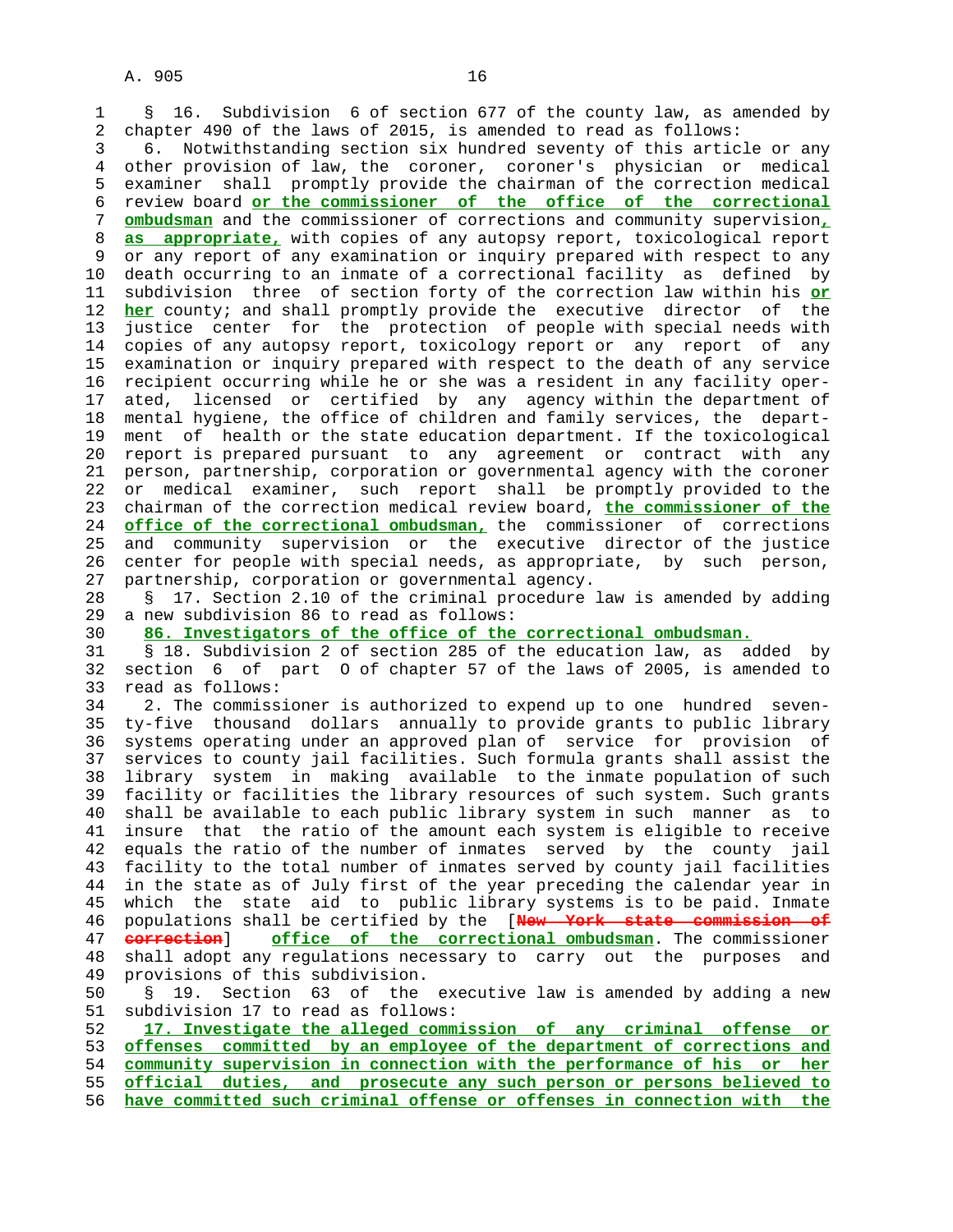1 **performance of his or her official duties. The attorney general may only** 2 **exercise the jurisdiction provided by this subdivision upon a written** 3 **finding that such jurisdiction is necessary because: (a) of a lack of** 4 **alternative prosecutorial resources to adequately investigate and prose-** 5 **cute such criminal offense or offenses or, (b) the exercise of such** 6 **jurisdiction is necessary to ensure the confidence of the public in the** 7 **judicial system. In all such proceedings, the attorney general may** 8 **appear in person or by his or her deputy or assistant before any court** 9 **or grand jury and exercise all of the powers and perform all of the** 10 **duties with respect to such actions or proceedings which the district** 11 **attorney would otherwise be authorized or required to exercise or** 12 **perform.** 13 § 20. Paragraph (a) of subdivision 1 of section 169 of the executive 14 law, as amended by section 9 of part A of chapter 60 of the laws of 15 2012, is amended to read as follows: 16 (a) commissioner of corrections and community supervision, **commission-** 17 **er of the office of the correctional ombudsman,** commissioner of educa- 18 tion, commissioner of health, commissioner of mental health, commission- 19 er of developmental disabilities, commissioner of children and family 20 services, commissioner of temporary and disability assistance, chancel- 21 lor of the state university of New York, commissioner of transportation, 22 commissioner of environmental conservation, superintendent of state 23 police, commissioner of general services, commissioner of the division 24 of homeland security and emergency services and the executive director 25 of the state gaming commission; 26 § 21. Subdivision 9 of section 837-a of the executive law, as added by 27 section 4 of part Q of chapter 56 of the laws of 2009, is amended to 28 read as follows: 29 9. In consultation with the state commission of correction**, the office** 30 **of the correctional ombudsman** and the municipal police training council, 31 establish and maintain basic and other correctional training programs 32 for such personnel employed by correctional facilities as the commis- 33 sioner shall deem necessary. Such basic correctional training program 34 shall be satisfactorily completed by such personnel prior to their 35 undertaking their duties or within one year following the date of their 36 appointment or at such times as the commissioner may prescribe. 37 Provided, however, the commissioner may, after consultation with the 38 state commission of correction **or the office of the correctional ombuds-** 39 **man**, exempt from such requirement personnel employed by any correctional 40 facility which, in the opinion of the commissioner, maintains a basic 41 correctional training program of a standard equal to or higher than that 42 established and maintained by the division; or revoke in whole or in 43 part such exemption, if in his or her opinion the standards of the basic 44 correctional training program maintained by such facility are lower than 45 those established pursuant to this article. 46 § 22. Subdivision (c) of section 33.13 of the mental hygiene law is 47 amended by adding a new paragraph 18 to read as follows: 48 **18. to the office of the correctional ombudsman.** 49 § 23. Subdivision 1 of section 2782 of the public health law is 50 amended by adding a new paragraph (s) to read as follows: 51 **(s) an employee or agent of the office of the correctional ombudsman** 52 **in order to carry out the office's functions, powers and duties with** 53 **respect to the protected individual, pursuant to article three-A of the** 54 **correction law.**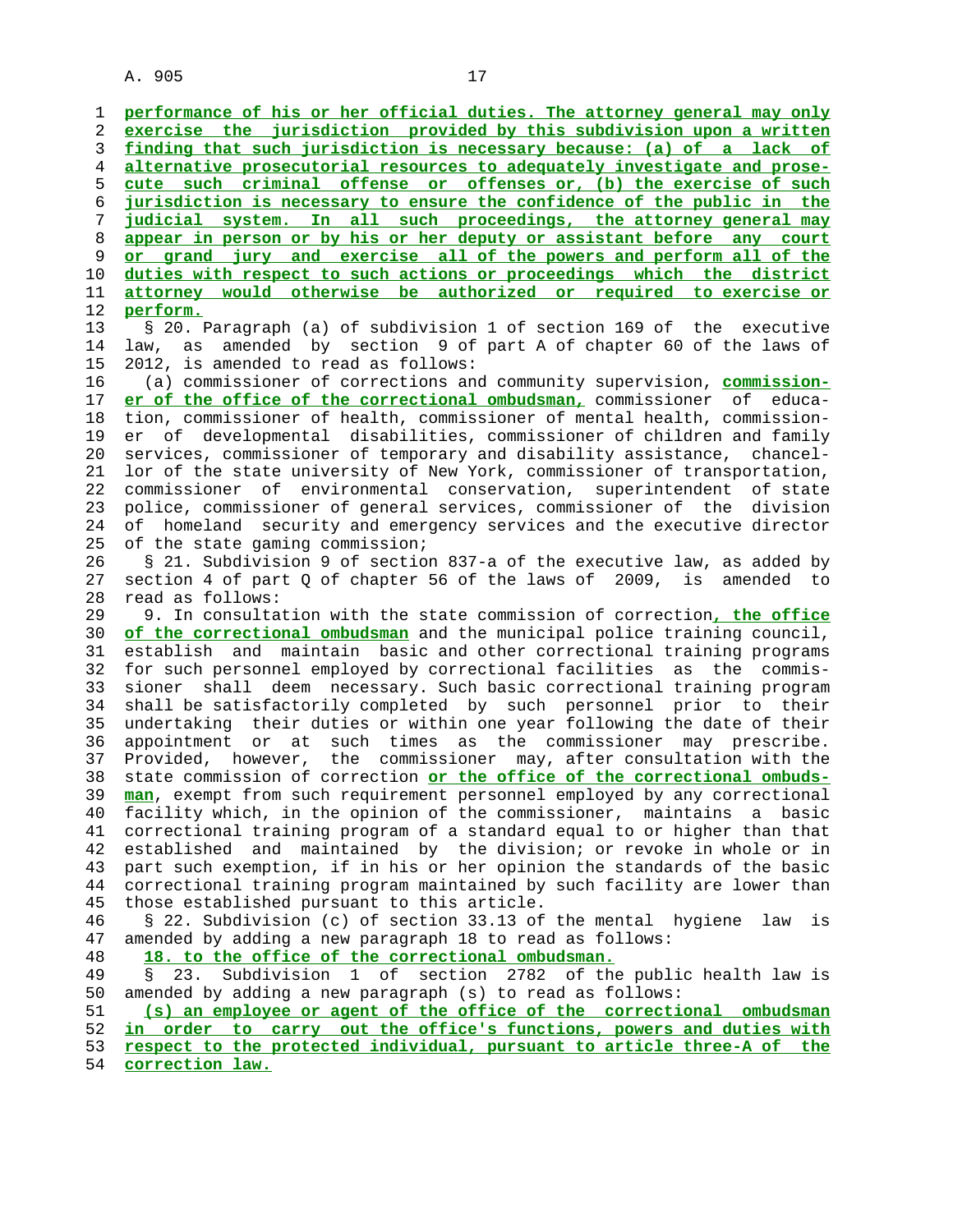1 § 24. Paragraph (a) of subdivision 2 of section 2786 of the public 2 health law, as amended by chapter 312 of the laws of 2020, is amended to 3 read as follows:

 4 (a) Each state agency authorized pursuant to this article to obtain 5 confidential HIV related information and the board of correction of the 6 city of New York shall, in consultation with the department of health, 7 promulgate regulations: (1) to provide [**safequards**] **safeguards** to 8 prevent discrimination, abuse or other adverse actions directed toward<br>9 protected individuals; (2) to prohibit the disclosure of such informa- 9 protected individuals; (2) to prohibit the disclosure of such informa- 10 tion except in accordance with this article; (3) to seek to protect 11 individuals in contact with the protected individual when such contact 12 creates a significant risk of contracting or transmitting HIV infection 13 through the exchange of body fluids[**,**]**;** and (4) to establish criteria 14 for determining when it is reasonably necessary for a provider of a 15 health or social service or the state agency or a local government agen- 16 cy to have or to use confidential HIV related information for super- 17 vision, monitoring, investigation, or administration and for determining 18 which employees and agents may, in the ordinary course of business of 19 the agency or provider, be authorized to access confidential HIV related 20 information pursuant to the provisions of paragraphs (l) and (m) of 21 subdivision one and subdivision six of section twenty-seven hundred 22 eighty-two of this article; and provided further that such regulations 23 shall be promulgated by the chairperson of the commission of correction 24 **or the office of the correctional ombudsman** where disclosure is made 25 pursuant to paragraphs (n) [**and**]**,** (o)**, or (s)** of subdivision one of 26 section twenty-seven hundred eighty-two of this article.

 27 § 25. Subdivision 8 of section 92 of the public officers law, as 28 amended by section 135 of subpart B of part C of chapter 62 of the laws 29 of 2011, is amended to read as follows:

 30 (8) Public safety agency record. The term "public safety agency 31 record" means a record of the state commission of correction, **the office** 32 **of the correctional ombudsman,** the temporary state commission of inves- 33 tigation, the department of corrections and community supervision, the 34 office of children and family services, the office of victim services, 35 the office of probation and correctional alternatives or the division of 36 state police or of any agency or component thereof whose primary func- 37 tion is the enforcement of civil or criminal statutes if such record 38 pertains to investigation, law enforcement, confinement of persons in 39 correctional facilities or supervision of persons pursuant to criminal 40 conviction or court order, and any records maintained by the division of 41 criminal justice services pursuant to sections eight hundred thirty-sev- 42 en, eight hundred thirty-seven-a, eight hundred thirty-seven-b, eight 43 hundred thirty-seven-c, eight hundred thirty-eight, eight hundred thir- 44 ty-nine, and eight hundred forty-five of the executive law and by the 45 department of state pursuant to section ninety-nine of the executive 46 law.

 47 § 26. Subdivision 1 of section 460-c of the social services law, as 48 amended by chapter 838 of the laws of 1987, is amended to read as 49 follows:

 50 1. Excepting state institutions for the education and support of the 51 blind, the deaf and the dumb, facilities subject to the approval, visi- 52 tation and inspection of the state department of mental hygiene**, the** 53 **office of the correctional ombudsman** or the state commission of 54 correction, facilities operated by or under the supervision of the divi- 55 sion for youth and facilities subject to the supervision of the depart- 56 ment of health pursuant to article twenty-eight of the public health